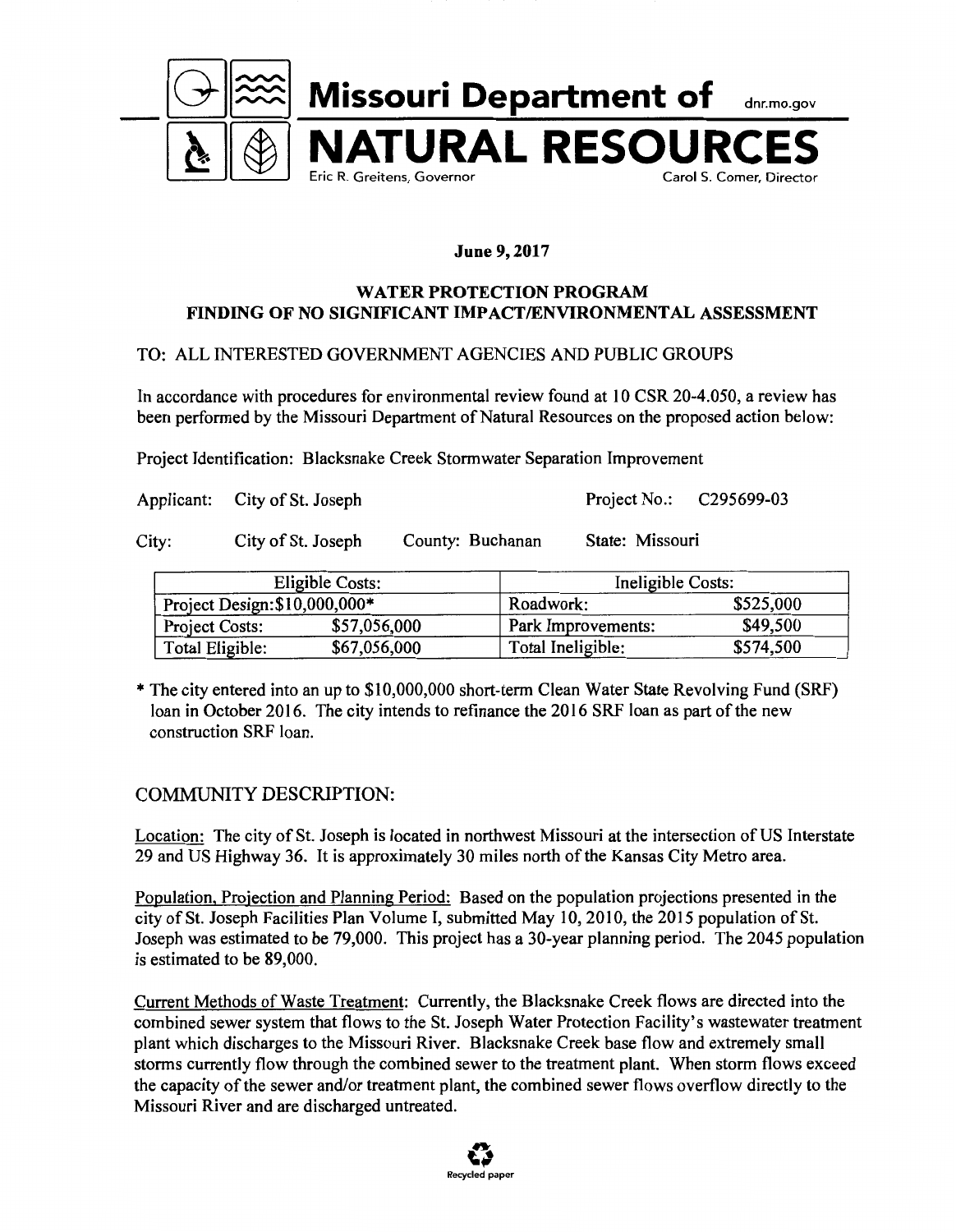St. Joseph Water Protection Facility information:

- Permit No.: M0-0023043
- Receiving Stream: Missouri River
- Activated sludge/ aerobic & anaerobic digester/ sludge disposal is by land application or sanitary landfill
- Design population equivalent is 250,000
- Design flow is 27 million gallons per day (MGD)
- Actual flow is 19 MGD
- Design sludge production is 10,000 dry tons/year

#### PROJECT DESCRIPTION:

Purpose and Need: The Blacksnake Creek Stormwater Separation Project is part of the city's Long Term Overflow Control Plan. The project will allow the city to comply with the department approved, November 2009 Phase IA Combined Sewer Overflow (CSO) Long Term Control Plan (L TCP) implementation schedule. Compliance with the implementation schedule is required by Special Condition B of the Missouri State Operating Permit M0-0023043. The CSO control mandate is described in the Combined Sewer Overflow Control Policy and administered by the Environmental Protection Agency (EPA).

The purpose of this CSO control project is to intercept and redirect Blacksnake Creek stream flows away from the city's combined sewer system to a new and dedicated stormwater conveyance system that will flow directly to the Missouri River, reducing the frequency, volume, and impacts of combined sewer overflows to the river. The overflows contain sanitary sewage and result in adverse water quality problems for human health and the environment.

Additionally, Blacksnake Creek has a continuous dry weather flow that flows to the St. Joseph Water Protection Facility (WPF). The total dry weather base inflow to the combined sewer system from Blacksnake Creek is approximately 2 MGD. It is not necessary to treat the creek flow at the WPF; therefore, removing the base creek inflows will provide substantial treatment cost savings for the city. Removal of Blacksnake Creek base flow will result in approximately \$1.5 million in annual operation and maintenance (O&M) cost savings.

#### Description of Project:

The Blacksnake Creek Stormwater Separation Project is designed to redirect stormwater from the Blacksnake Combined Sewer System to the Missouri River using a combination of methods, including direct-bury conveyance (box culverts), deep tunnel conveyance, as well as improvement and use of the existing Roy's Branch channel to carry storm flow to the Missouri River. The chosen alignment begins at Karnes Road with the near surface conveyance following along the abandoned railroad corridor located just east of St. Joseph A venue, from Karnes Road to just north of Highland Avenue. The tunnel conveyance will proceed west under Highland Avenue, from St. Joseph Avenue to Dewey Avenue. The tunnel will then curve to the southwest and cross under I-229 and MacArthur Drive terminating at an outfall portal located south of Highland Drive and between MacArthur Drive and the Burlington Northern Santa Fe (BNSF) railroad tracks. Flow will continue through a steel pipe crossing under the railroad tracks to discharge into the existing Roy's Branch channel.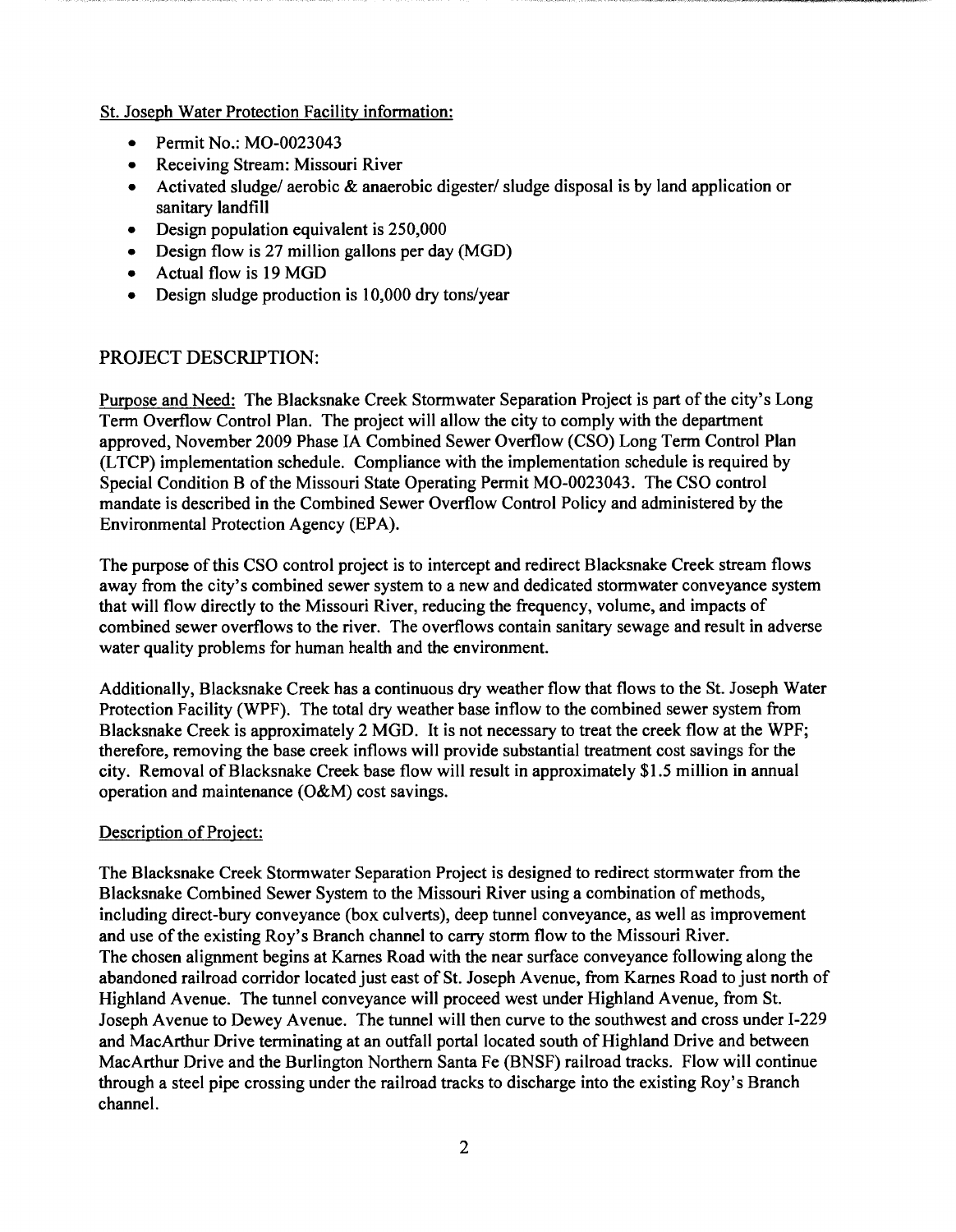The project includes the following features and improvements:

- Installation of two inlet structures to the existing combined sewer and new conveyance system;
- Rehabilitation of a screening structure and slide gate within the existing combined sewer system;
- Karnes Road and Northwest Parkway relocation and improvements required to accommodate the stormwater conveyance system;
- Near surface conveyance consisting of approximately 5,775 linear feet (If) of 7x6 ft. box culverts with four junction structures installed using open cut methods;
- Sewer separation with 8-in and 18-in diameter sanitary sewer lines east of the conveyance near Randolph Street and improvements to the existing combined sewer inlet;
- Approximately 6,648-foot long, 90-inch diameter, lined concrete precast segment tunnel with a 37-ft diameter baffled drop shaft at the upstream end;
- Approximately 306 If of below grade 90-in diameter steel pipe between the tunnel portal and outfall;
- One energy dissipation structure at the confluence of the tunnel outfall and the existing Roy's Branch Channel;
- Stream bed realignment and stabilization to approximately 900 If of the existing Roy's Branch channel near the Missouri River;
- Required maintenance access road (approximately 7,700 If) for Kansas City Power & Light power poles along conveyance corridor;
- Restoration of impacted park facilities;
- Five bioretention facilities along the near surface conveyance corridor; and
- Replacement of trees removed in the project corridor that are six inches in diameter or larger.

Design Factors: The new stormwater conveyance will be designed to divert the Blacksnake Creek base flow (2 MGD), and divert all wet weather events that are equal to or less than Blacksnake Creek Design Event E (representing a 20 hour, 1.8 inch rain event occurring approximately four times a year) out of the combined sewer system. The stormwater separation conduits are not sized to provide complete flood control. Significantly larger pipes would need to be installed to allow the 25-year storm water to pass through the new conveyance without the occurrence of flooding.

#### ALTERNATIVES CONSIDERED:

Stormwater Conveyance System Alternatives and Estimated Costs (as presented in the January 2010, Facilities Plan, Technical Memorandum No. TM-CS0-5, Stormwater Separation Conduits):

**Not Selected:** Open channel concept extending all the way to the Missouri River. This alternative was screened out during preliminary studies due to prohibitive costs and extensive property impacts to residential, commercial and industrial properties. This alternative would require the purchase of 20 commercial and 80 residential properties, construction of ten bridges and would pass though several soil contamination sites.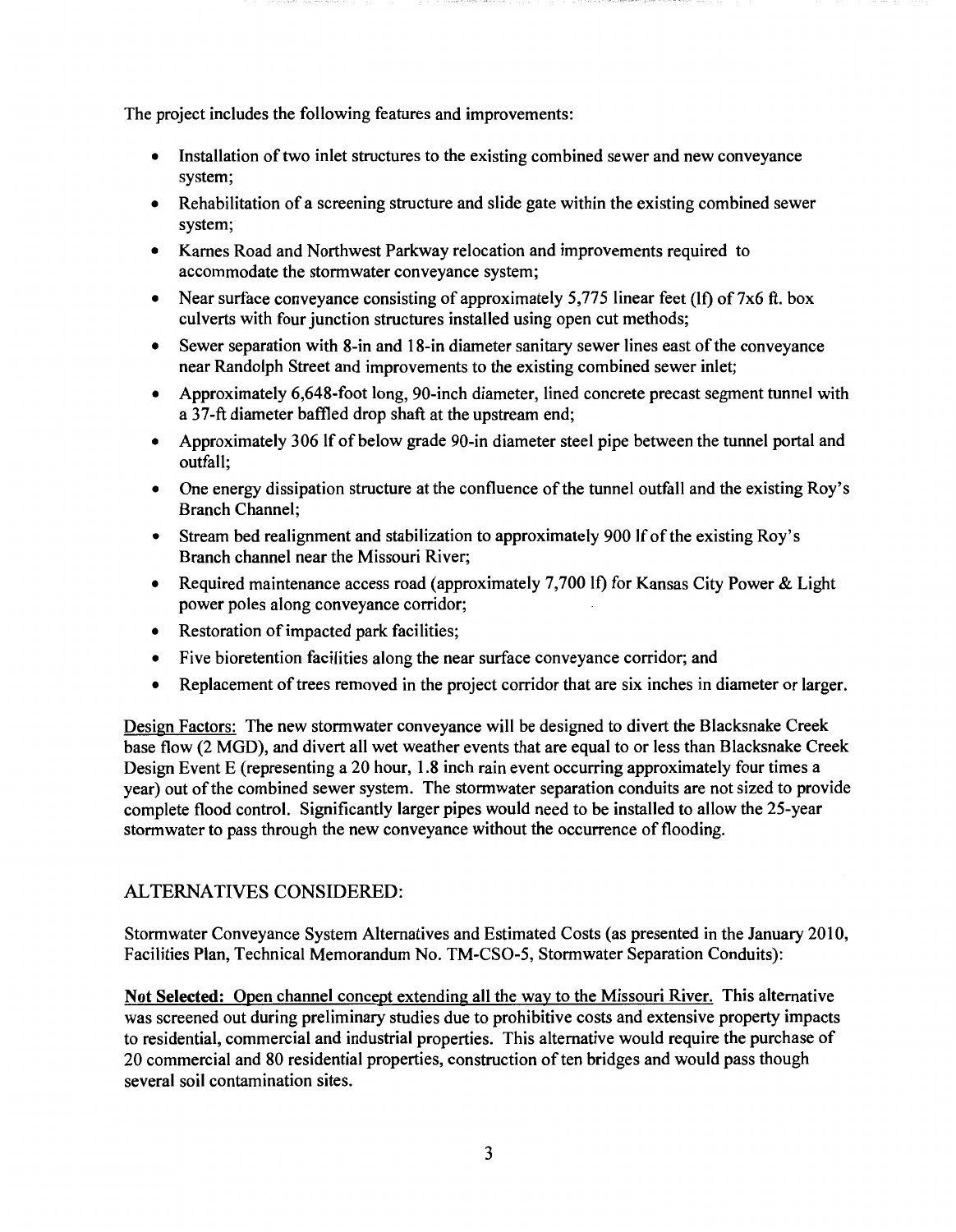**Not Selected:** Alternative A - Pipe In Pipe. This alternative proposed to place the stormwater separation conduit inside the existing large diameter combined sewer. This alternative was screened out early on due to constructability, capacity and O&M issues. This alternative would require diversion of dry weather flows during construction and workers to wear self-contained breathing apparatus protective gear in the confined space, making the project complex, hazardous to workers and costly. Placing the storm sewer inside the combined sewer would also significantly reduce the conveyance capacity of the Blacksnake sewer.

**Selected:** Alternative B – Pipe along Abandoned Railway. This alternative consists of a new stormwater pipe constructed along the abandoned railroad right of way to ultimately discharge to the Missouri River. This alternative includes open cut pipe, box culvert, and tunneled pipe. A tunnel boring machine (TBM) would be used for tunnel construction. The probable capital cost of Alternative Bis estimated to be \$39,707,000, annual O&M costs estimated to be \$40,000 per year.

**Not Selected:** Alternative C – Pipe to Roy's Branch Basin. This alternative consists of a new stormwater pipe to divert the creek flow out of the Blacksnake Creek Basin and into Roy's Branch Basin (i.e. cross-basin transfer) at a location north of the existing combined sewer. Alternative C was dropped from consideration due to the creation of unacceptable flooding, stream bank erosion and other issues with cross-basin transfer to the Roy's Branch Basin. Cross-basin stormwater transfers are typically avoided by stormwater design protocols and standard engineer practices because they increase peak stream flows, exacerbating existing flooding problems. The city would be required to purchase more than a mile of stream easements and provide additional flood mitigation and stream stabilization projects. The probable capital cost of Alternative C is estimated to be \$26,574,000, annual O&M costs estimated to be \$27,000 per year.

**Not Selected:** Alternative D-Pipe along St. Joseph Avenue. This alternative consists of a new stormwater pipe and a section of tunneled pipe to divert creek flow directly to the Missouri River along St. Joseph Avenue. This alternative would require significantly more street pavement replacement, traffic control and more community and business disruption than other alternatives. The probable capital cost is estimated to be \$45,018,000, annual O&M costs estimated to be \$45,000 per year.

**Not Selected:** Alternative E-Pipe along Abandoned Railway with Upstream Detention Basin. This alternative follows an alignment similar to Alternative B (except for the downstream portion through the downtown area) however it added a 150 acre-foot detention basin (15 acre-feet permanent pool, 135 acre-feet flood pool) upstream of the existing combined sewer. This detention basin was estimated to attenuate the peak flow of Design Event E (20 hour, 1.8 inch rain event occurring approximately 4 times a year) from 175 cubic feet per second to 20 cubic feet per second downstream of the basin. The detention basin flow reduction would reduce the required diameters of the stormwater conduits to less than 2 feet. A 20 cubic feet per second pump station would be required to pump creek flows from the basin into the proposed open channel. The probable capital cost is estimated to be \$37,362,000, annual O&M costs estimated to be \$297,000 per year.

Alternatives A through D assumed no inclusion of a detention basin and thus no peak flow attenuation. Therefore, capital cost estimates for alternatives A through D did not include costs for a detention basin. Alternative E investigated whether the combination of a detention basin and storm water separation conduit was more cost effective by allowing reduction in size of the stormwater conduit. The capital cost estimate for Alternative E included costs for a detention basin.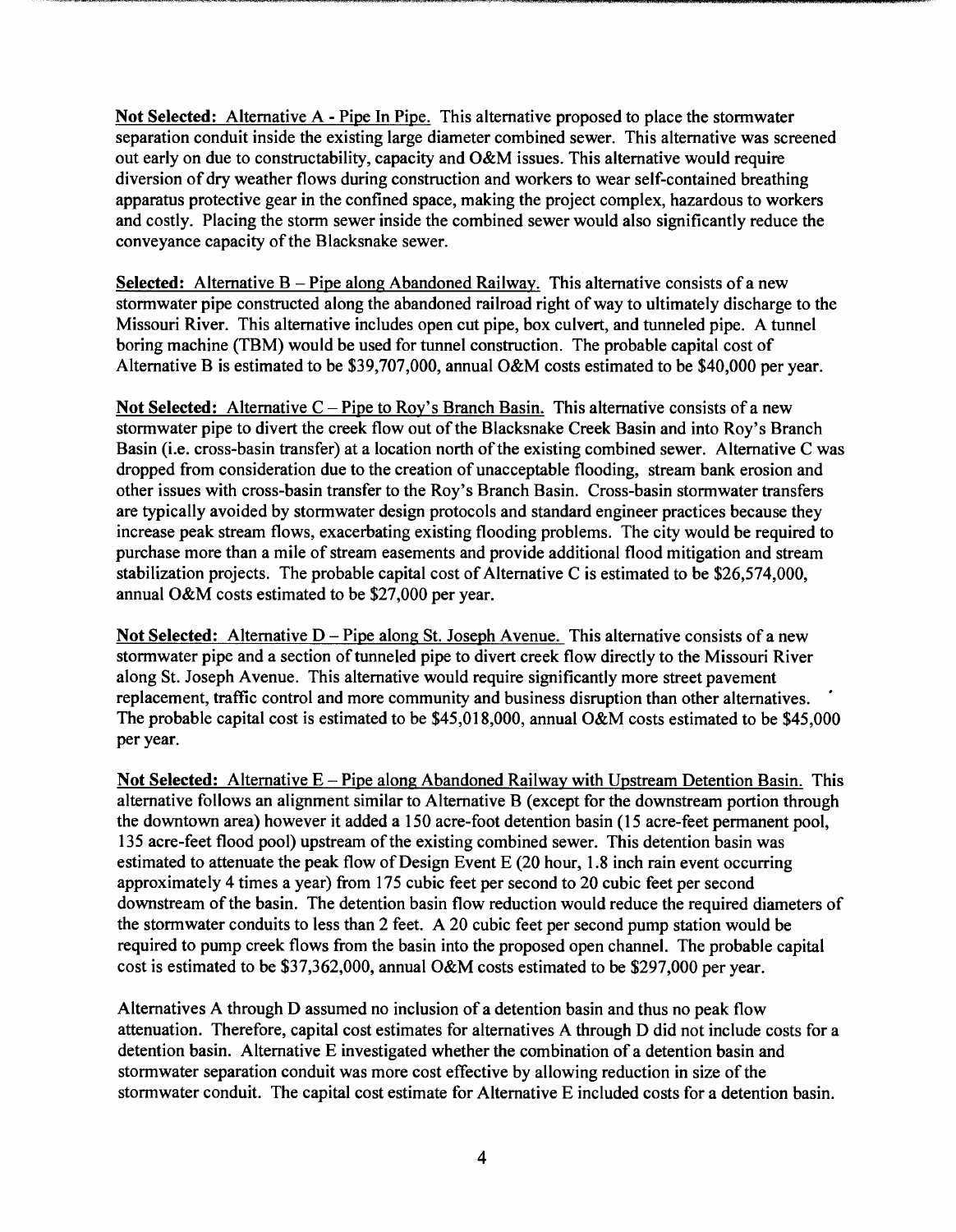#### REASONS FOR SELECTION OF PROPOSED ALTERNATIVE:

**Selected:** Alternative B - Highland Avenue Alignment. Thirty year net present worth is approximately \$89,491,000 (including annual O&M costs).

Alternative B was determined to be the most cost effective, practical, and feasible according to the January 2010 Facilities Plan, Technical Memorandum No. TM-CS0-5. It meets regulatory requirements and minimizes private property impacts. Since the Alternative B construction cost estimate is within 10 percent of the Alternative E cost estimate (i.e. 6 percent), they are considered equal at this level of study. However the annual O&M costs are considerably greater for Alternative E due to addition of a pump station. In addition Alternative B adds 175 cubic feet per second (cfs) of additional conveyance capacity to the Blacksnake Basin, whereas Alternative E only adds 20 cfs of additional conveyance capacity to the Basin due to the reduction in the stormwater pipe diameters based on inclusion of a stormwater detention basin for Alternative E.

Upon selection of Alternative B, the alternative was further refined in the Facility Plan for the Blacksnake Creek Stormwater Separation Improvement Project dated March 2, 2015 (i.e. March 2015 Facility Plan). Stormwater conveyance alignment alternatives were developed and evaluated, with preference given to solutions that minimized construction and operating costs while balancing technical, environmental, safety and health risk elements. Publicly owned right-of-way corridors were selected for detailed evaluation. The near surface portion of the conveyance parallels an abandoned railroad right-of-way. Four possible tunnel conveyance alignments were evaluated:

- Cook Road Tunnel Alignment
- Green Street Tunnel Alignment
- Highland Avenue Tunnel Alignment
- Poulin Street Tunnel Alignment

Cook Road, Green Street and Poulin Street tunnel alignments required inverted siphons to pass beneath BNSF railroad tracks. The O&M costs as well as performance risks of inverted siphons cause these options to be infeasible as these dips in the tunnel allow sediment to deposit in the pipe. Sediment deposition will reduce the design flow and create a bottleneck in the tunnel resulting in upstream flooding. In addition, cleaning and inspection of the tunnel would require specialized equipment and expertise as well as completely dewatering the tunnel to perform these tasks. The Highland Avenue tunnel alignment will free-discharge into existing Roy's Branch channel near Remington Nature Center upstream of the railroad tracks eliminating the bottleneck condition. The Alternative B, Highland Avenue tunnel alignment was found to be the only technically feasible alignment option and was therefore selected as the final stormwater conveyance alignment.

The March 2015 Facility Plan included an option to connect the selected project alternative to a potential USACE funded, Blacksnake stormwater flood detention basin. The stormwater flood detention basin would have been constructed at the upstream end of the alignment to alleviate flooding. Due to lack of funding, the USACE flood detention basin is not being pursued.

The updated 2017 cost estimate of the selected alternative is \$10,000,000 for engineering design and \$57,630,500 for project completion.

The Alternative B Highland Ave Alignment was compared to the No Action alternative (using 2015 costs):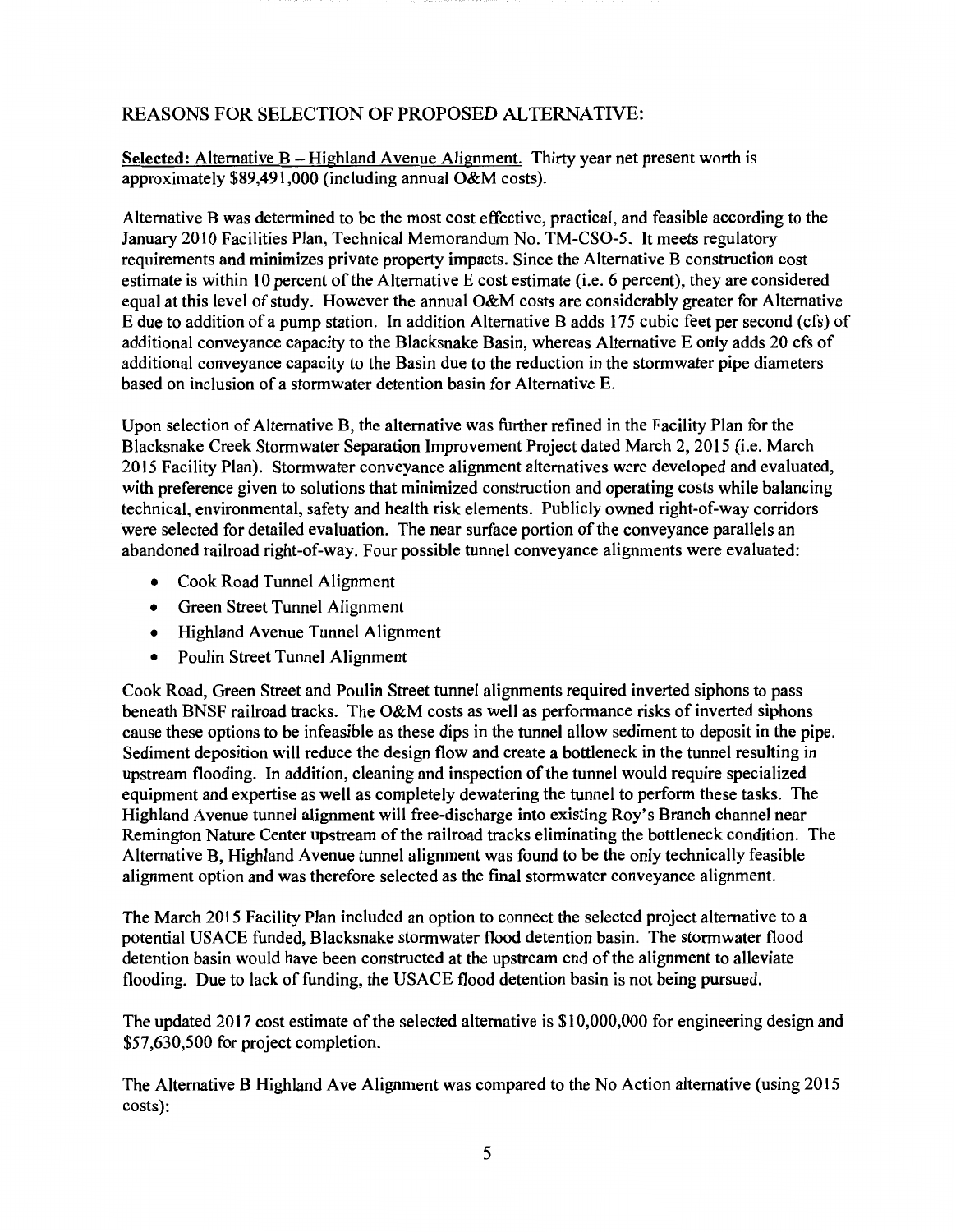**Not Selected:** No Action Alternative. Thirty year net present worth is approximately \$140,274,000. Note: This option is not acceptable as it would result in ongoing non-compliance with the city's CSO control mandate but was considered the only other remaining feasible alternative for comparison.

#### RELATED PROJECTS:

The existing combined sewer is also in need of repair. This project generally consists of inspection, cleaning and repair of concrete and brick cracks in the Blacksnake Combined Sewer pipeline. It includes the removal of encrustation and deposits at select lateral locations, surface repair of plugged lateral connections and repair of existing missing brick locations. The recommended repair methods for the cracks include the use of a hydro-active polyurethane grout or similar material that can be injected into the cracks and seal them from infiltration. The areas with missing bricks or holes will be repaired with a concrete patch or other material suitable for applications in water. The estimated total length of these repairs is 4,800 feet or about 37 percent of the total length of the existing Blacksnake Sewer. The estimated cost of the sewer rehabilitation is approximately \$2,177,000 and is eligible for funding through the State Revolving Fund.

This project is directed solely toward minor rehabilitation of existing facilities, functional replacement of equipment, or minor expansion of the sanitary sewer system that does not affect the degree of treatment or the capacity of the treatment facility. The proposed action does not involve serious local or environmental issues nor does it entail any of the criteria for not granting a categorical exclusion as specified in Section  $(1)(A)1.B.(I)$ -(VI) of 10 CSR 20-4.050. Therefore, a Categorical Exclusion Determination was made by the department dated December 21, 2016.

#### ENVIRONMENTAL IMPACT SUMMARY:

#### 1. Primary:

a. Construction: Blowing dust, temporary surface disruption, and noise from construction equipment will occur during construction; but, these impacts are expected to be minor and temporary in nature.

Approximately 1,100 trees will be removed within the project corridor during construction. All trees 6 inches or larger in diameter will be replaced in select areas within the project corridor in accordance with city of St. Joseph Tree Ordinance. Trees will be replaced one for one. The majority will be hardwoods from the city's approved list (e.g., maples, ash, and oaks). Approximately 275 will be  $2\frac{1}{2}$  inch diameter, approximately 550 will be 1 inch diameter and approximately 275 will be 5  $-6$  ft. high seedlings. Spacing is such that not all 1,100 trees will fit in the construction limits. The remaining trees will be used specifically along the parkway and other strategic areas in the Blacksnake watershed.

Permanent removal of a portion of Karnes Road and relocation of Northwest Parkway are necessary for the construction of the new inlet structure. This intersection has been previously identified by the city as needing improvements for traffic safety.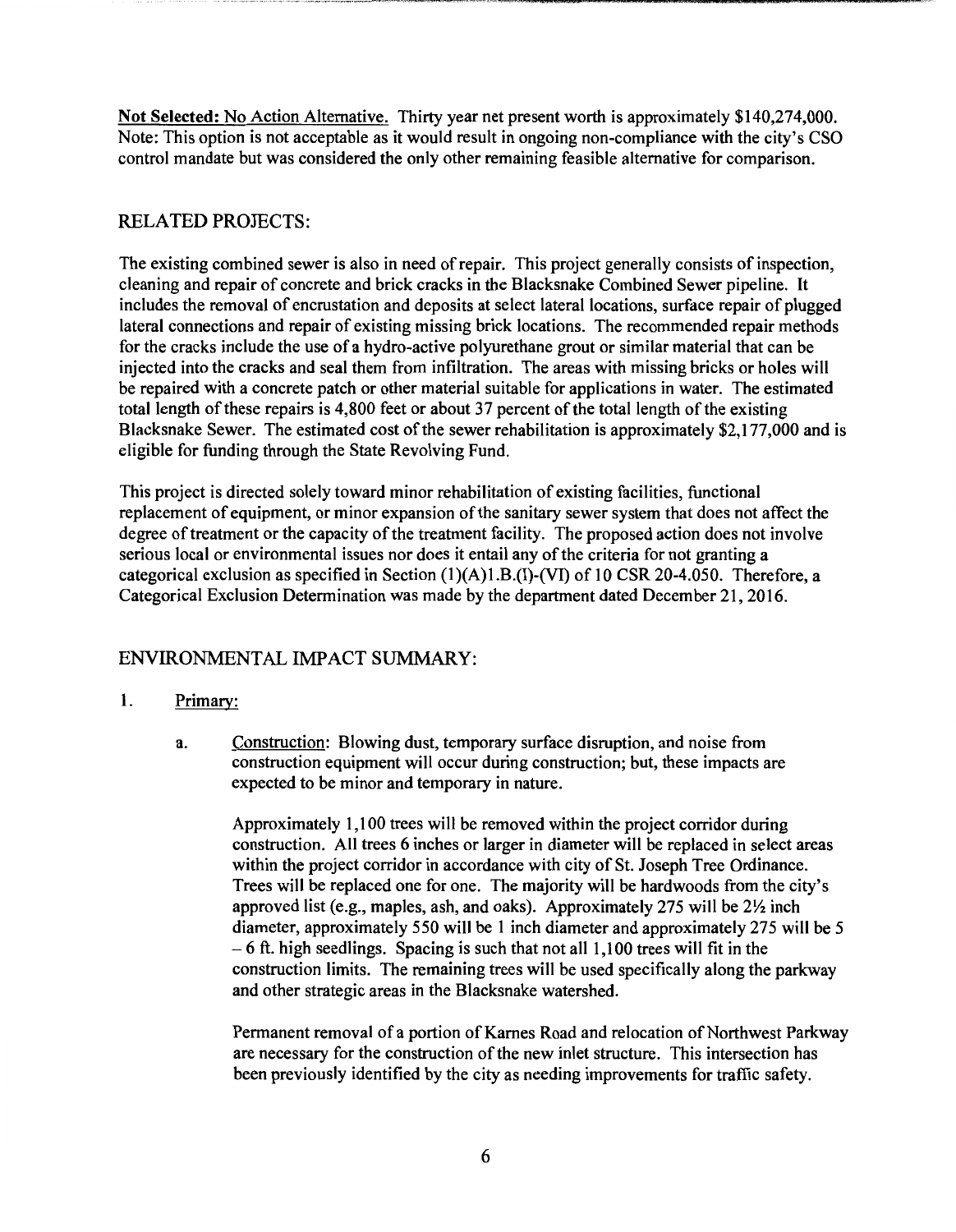Traffic will be routed from Karnes Road to Northwest Parkway eliminating adjacent intersections with St. Joseph Avenue.

b. Environmental: This project will separate creek flow and stormwater flow from the Blacksnake Creek combined sewer, thereby reducing the number of combined sewer overflows in the city, decreasing dry weather flows to the wastewater treatment facility, and freeing up wastewater treatment facility capacity.

The project area contains one intermittent and two perennial streams. Each of these streams is presumed to be a Water of the United States (WOTUS) because of their direct hydrologic connection to the Missouri River. These WOTUS and potential impacts are summarized as follows:

- i. Blacksnake Creek is a perennial stream which currently flows into the combined sewer system just upstream of Karnes Road and does not daylight prior to being treated and discharged to the Missouri River. A new stormwater intake adjacent to Karnes Road is proposed which will divert the base flow of Blacksnake Creek away from the existing combined sewer intake structure. This new intake and improvements to the existing intake will impact approximately 490 feet of stream channel.
- ii. An unnamed tributary is located near the intersection of Ferndale Avenue and Randolph Street. A proposed replacement inlet will connect this unnamed intermittent tributary to the new stormwater conveyance system. The inlet replacement will impact approximately 55 If of the intermittent stream.
- iii. Roy's Branch is a perennial stream where the proposed outlet of the new stormwater conveyance system will be located. Roy's Branch will be converted to a stable, engineered channel downstream to its confluence with the Missouri River. The result will be a loss of approximately 289 linear feet and morphological change to approximately 905 If of Roy's Branch. Relocation of a pedestrian bridge will eliminate stream flow constrictions and current flooding problems.

The U.S. Army Corps of Engineers (USACE) issued a 21-Day Public Notice dated March 10, 2017 and solicited comments regarding the issuance of a Department of the Army 404 site specific permit. Comments were received from the Department of Natural Resources' Stormwater and Certification Unit regarding Water Quality Certification including comments on wetland and stream impacts. Comments were also received from the U.S. Fish and Wildlife regarding project description and a Compensatory Mitigation Plan. Subsequently, the USACE has requested additional information from the city's consultant to address these comments. The USACE will complete its own environmental determination prior to 404 permit issuance.

A wetland delineation report titled "Roy's Branch Wetland Delineation and Investigation of Waters of the U.S." dated October 21, 2016 by Black and Veatch was submitted as part of the 404 permit application. This report concluded that "Based on the findings of our investigation of the area, it is our opinion that the area in question does not meet the requirements necessary for classification as a wetland."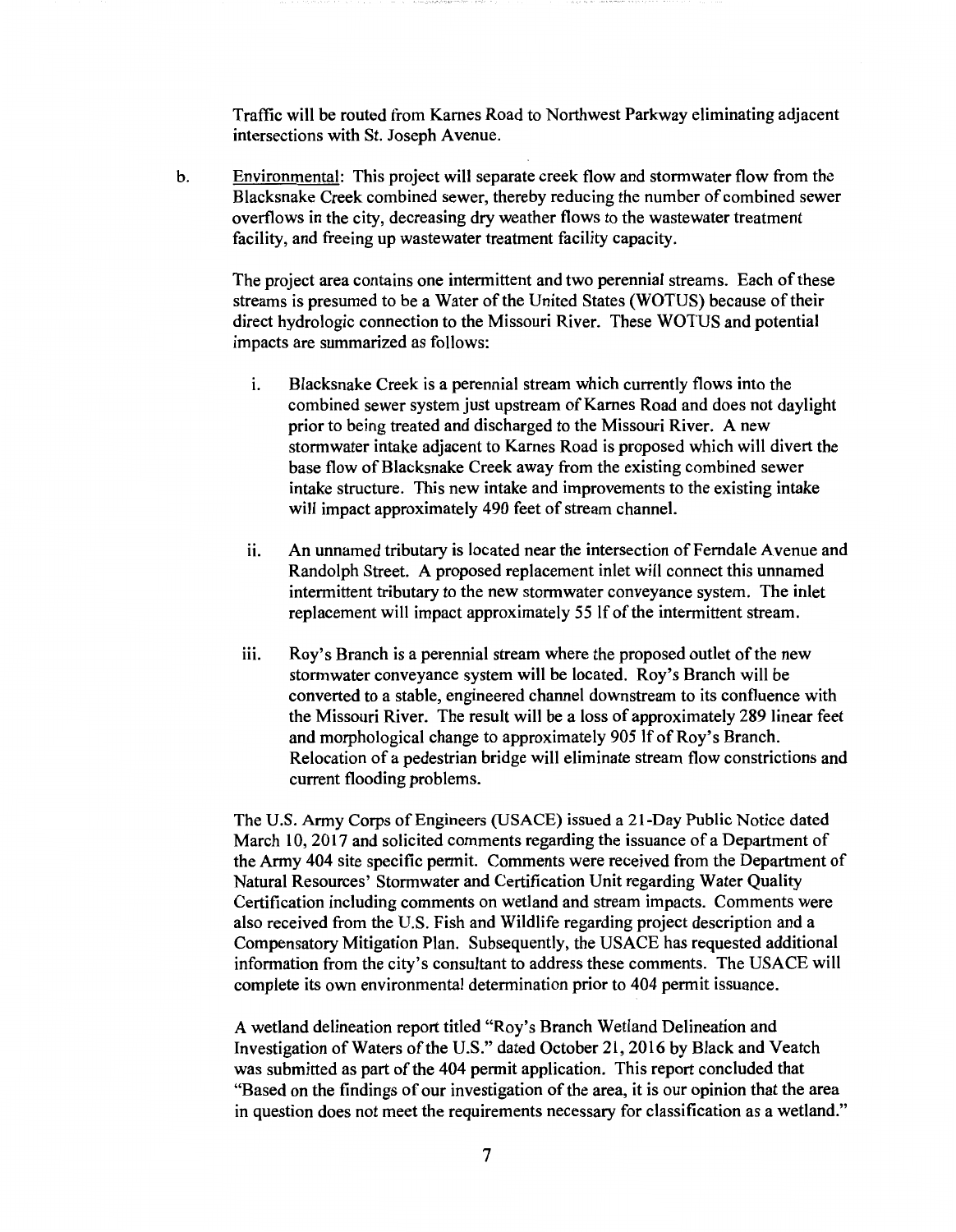The USACE concurred with these findings by email dated April 3, 2017. No other jurisdictional wetlands outside of Roy's Branch were identified in the project area. The report *Archeological Survey for the Blacksnake Creek Stormwater Separation Improvement Project, Buchanan County, Missouri* by R. Christopher Goodwin & Associates, Inc. (RCG&A) dated January 2017 presented findings of a Phase I archeological survey for the Blacksnake Creek Stormwater Separation Project. The survey identified eight historical cultural resources. Of these, the Northwest Parkway is the only historic property. RCG&A determined that the visual setting of a portion of the Northwest Parkway will be affected by tree removal. Replanting of trees will be consistent with approved restoration to original condition. RCG&A recommends a conditional finding of "no historic properties are adversely affected" conditional on the concurrence of the State of Missouri Department of Natural Resources, State Historic Preservation Office which has been granted by letter dated March 23, 2017.

A bat survey was conducted by HOR Inc. on July 28 and 29, 2016 in coordination with the USACE and U.S. Fish and Wildlife Service. No currently listed federally endangered or threatened bats were captured during the study. The U.S. Fish and Wildlife Service verified that the survey indicated a negative presence/probable absence for federally endangered or threatened bat species by email dated September 19, 2016.

- c. Financials: The current average monthly residential sewer bill is \$63.28/month based on 600 cubic feet/month average winter quarter usage. This project will incur a gradual rate increase over 5 years. The projected average user charge in 5 years will be \$74.48/month. Without this project, the projected average user charge in *5* years is \$72.61/month.
- 2. Secondary:
	- a. Population Impacts: No significant change in population trends is expected to result from this project. This project will not serve any new areas. The project requires a number of permanent easements and land acquisitions, resulting in the displacement of a small number of homeowners.
	- b. Land use and Trends: No significant change in land use trends is expected to result from this project. No development of sensitive areas is anticipated. The project will have temporary, but no permanent impacts to public use of the Northside Complex Park. Any temporary construction impacts will be completed within 6 months and then restored to pre-construction conditions. The report *Archeological Survey for the Blacksnake Creek Stormwater Sepwration Improvement Project, Buchanan County, Missouri* by R. Chrisotpher Goodwin & Associates, Inc. dated January 2017 found that there will be no adverse impact on the Northwest Parkway with tree replacement. The State of Missouri Department of Natural Resources, State Historic Preservation Office concurred.

A pedestrian bridge and portion of a walking trail will be relocated at the confluence of Roy's Branch and the Missouri River to accommodate increased flow. Additional multi-use (hike/bike) trails will be incorporated to increase pedestrian and bike traffic within the project area.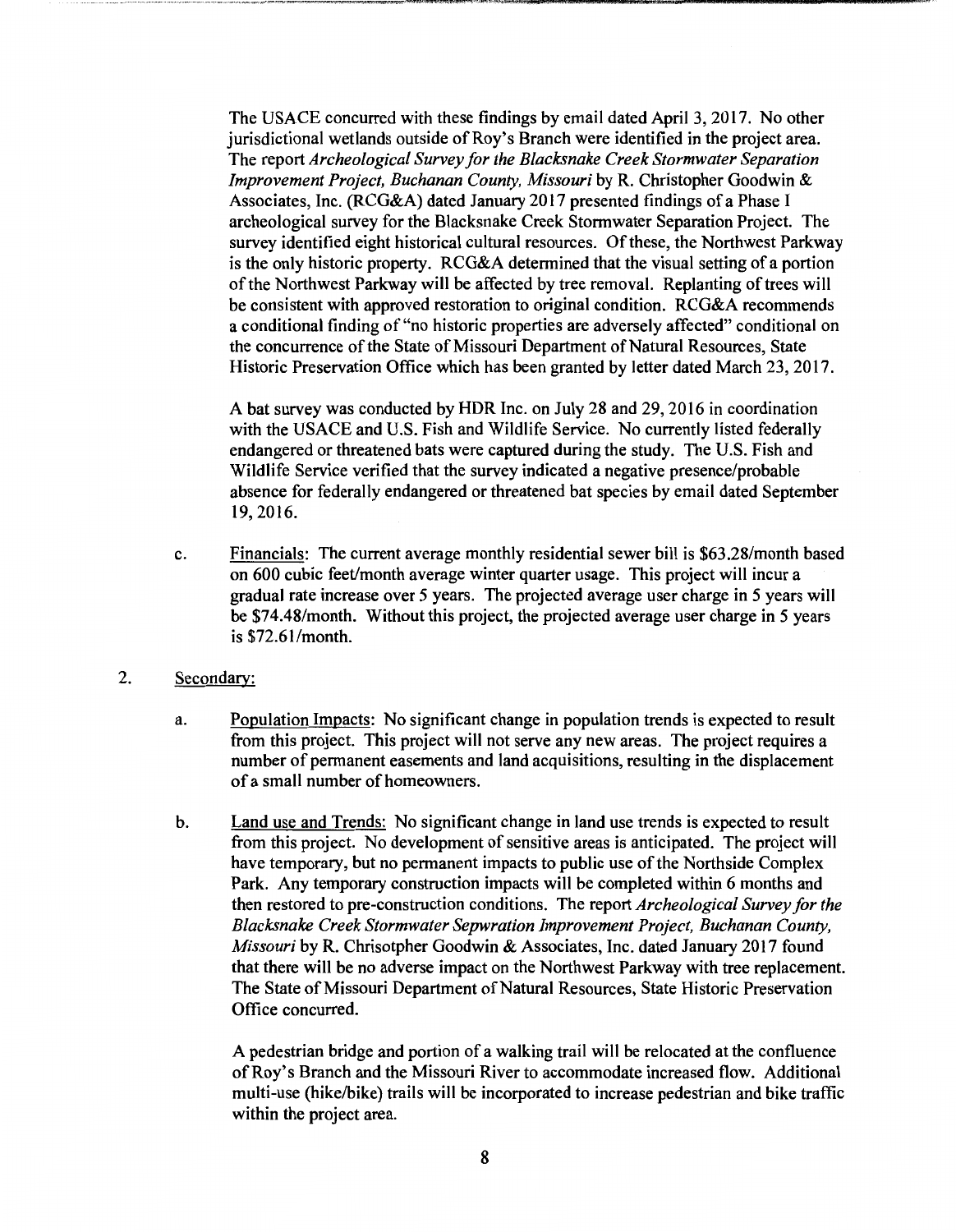- c. Environmental: Secondary environmental impacts caused by this project are not expected to be significant. Loss of sediment due to construction is expected to be minimal by implementation of Best Management Practices. Future stream erosion is expected to decrease due to stream stabilization using rip-rap.
- 3. Mitigation Measures Necessary to Eliminate Adverse Environmental Effects: Noise, blowing dust, and erosion normally associated with construction should be minimized by good engineering practices. Restoration of disturbed areas will be promptly accomplished. Any debris such as trees or brush shall be disposed of properly.

The city of St. Joseph will be required to comply with the terms and conditions of the USA CE 404 site specific permit. Impacts to jurisdictional streams is likely to be offset with In-Lieu Fee approach to mitigation, purchasing credits from a USACE-approved provider. Best Management Practices will be used to minimize stream impacts such as conducting work at low flows, diverting flows during construction, and development of a stormwater prevention plan and erosion and sediment control plan.

4. Irreversible and Irretrievable Commitment of Resources: Fuel and construction materials will be irretrievably committed to this project. Future funds will be committed to the operation and maintenance of the system.

#### PUBLIC PARTICIPATION:

- 1. Public Involvement: A facility's plan alternatives public meeting was held on December 1, 2016, at 4:15 p.m., at the St. Joseph City Hall, in the City Council Chamber, 1100 Fredrick Ave, St. Joseph, Missouri. An environmental impact public hearing followed at 5:00 and a user charge public hearing followed at 5:30. The U.S. Army Corps of Engineers (USACE) issued a 21-Day Public Notice dated March 10, 2017 and solicited comments regarding the issuance of a Department of the Army 404 site specific permit.
- 2. Public Opposition or Opinions: The public opinions both in favor of and opposed to the project were presented. Responses from the city of St. Joseph to the questions/issues raised at the meeting appear in the Appendix attached to this document. Transcripts of the meetings are available for viewing upon request. No public comments were received from the USACE Public Notice, however, several comments were received from the Department of Natural Resources and U.S. Fish and Wildlife. Responses to these comments are currently being addressed.

#### COORDINATION AND DOCUMENTATION WITH OTHER AGENCIES AND SPECIAL INTEREST GROUPS:

1. City of St. Joseph, Missouri, Facilities Plan, Technical Memorandum No. TM-CS0-5, Stormwater Separation Conduits. Dated: January 15, 2010 Prepared By: Black & Veatch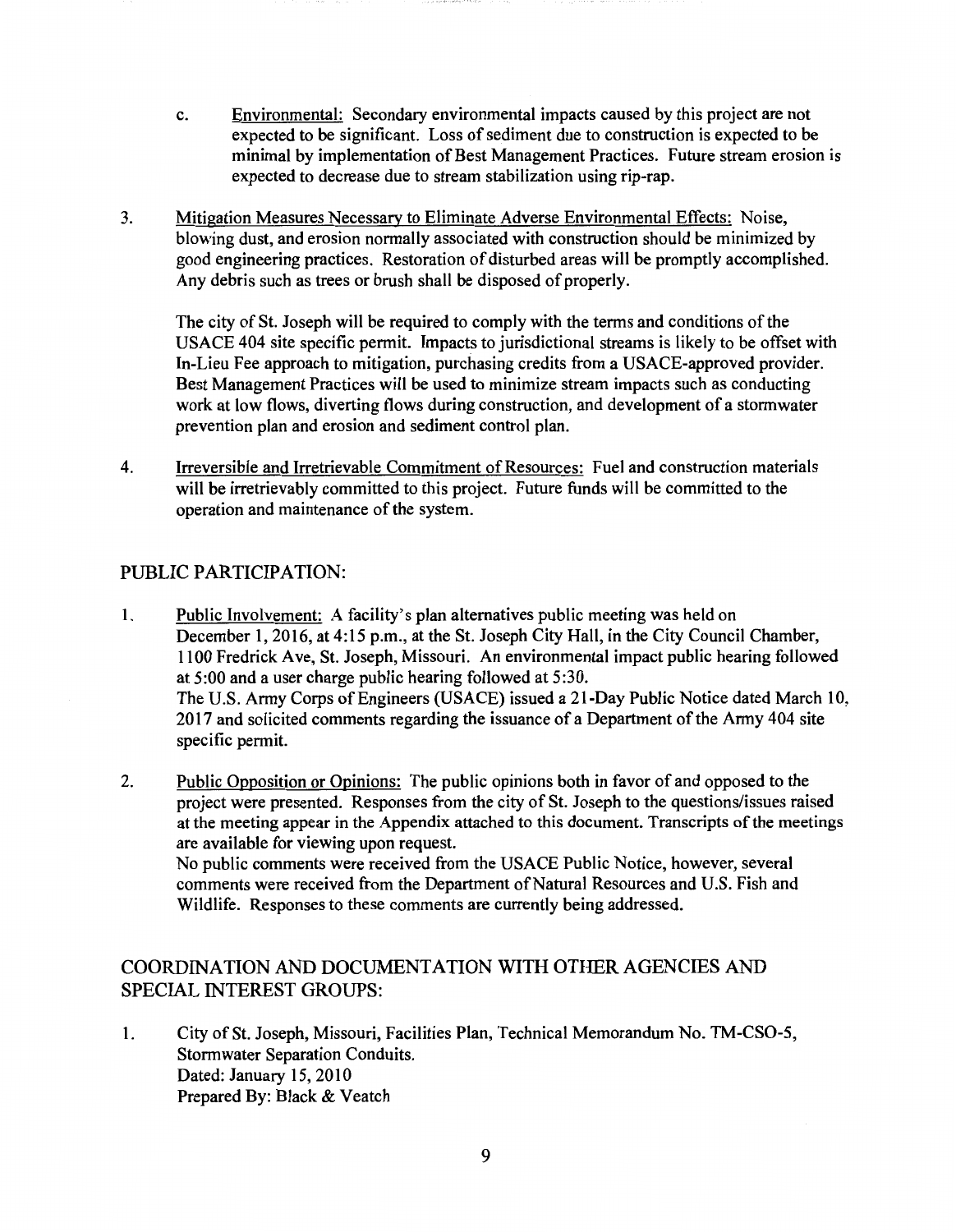- 2. Blacksnake Creek Stormwater Separation Improvement Project, Facility Plan. Dated: March 2, 2015 Prepared By: Black & Veatch
- 3. Blacksnake Creek Stormwater Separation Improvement Project, Environmental Information Document. Dated: March 7, 2016 Prepared By: Black & Veatch
- 4. Roy's Branch Wetland Delineation and Investigation of Waters of the U.S., City of St. Joseph, Missouri, Blacksnake Creek CSO Improvements. Dated: October 21, 2016 Prepared By: Black & Veatch
- 5. Summer Mist Net Survey for Federally Protected Bats for the Blacksnake Creek Flood Risk Management Project, Andrew and Buchanan Counties, Missouri. Dated: August 18, 2016 Prepared By: HDR, Inc.
- 6. Cultural Resources Literature Review for the Blacksnake Creek Stormwater Separation Improvement Project, Buchanan County, Missouri. Dated: November 2016. Prepared By: R. Christopher Goodwin & Associates, Inc.
- 7. Archeological Survey for the Blacksnake Creek Stormwater Separation Improvement Project, Buchanan County, Missouri. Dated: January 2017 Prepared By: R. Christopher Goodwin & Associates, Inc.
- 8. Categorical Exclusion Determination Blacksnake Combined Sewer Rehabilitations Crack Repair. Dated: December 21, 2016 Prepared By: Missouri Department of Natural Resources
- 9. St. Joseph, MO: Blacksnake Creek Stormwater Separation Project Northside Complex Park Project Update. Dated: February 17, 2017 Prepared By: Black & Veatch
- 10. Federal Agencies:  $X$  USFWS  $X$  Corps of Engineers
- 11. State Agencies:
	- a. Missouri DNR Office of Historic Preservation
	- b. Missouri DNR Missouri Geological Survey
	- c. Missouri DNR Division of State Parks
	- d. Missouri Department of Conservation
	- e. Missouri Office of Administration Federal Assistance Clearinghouse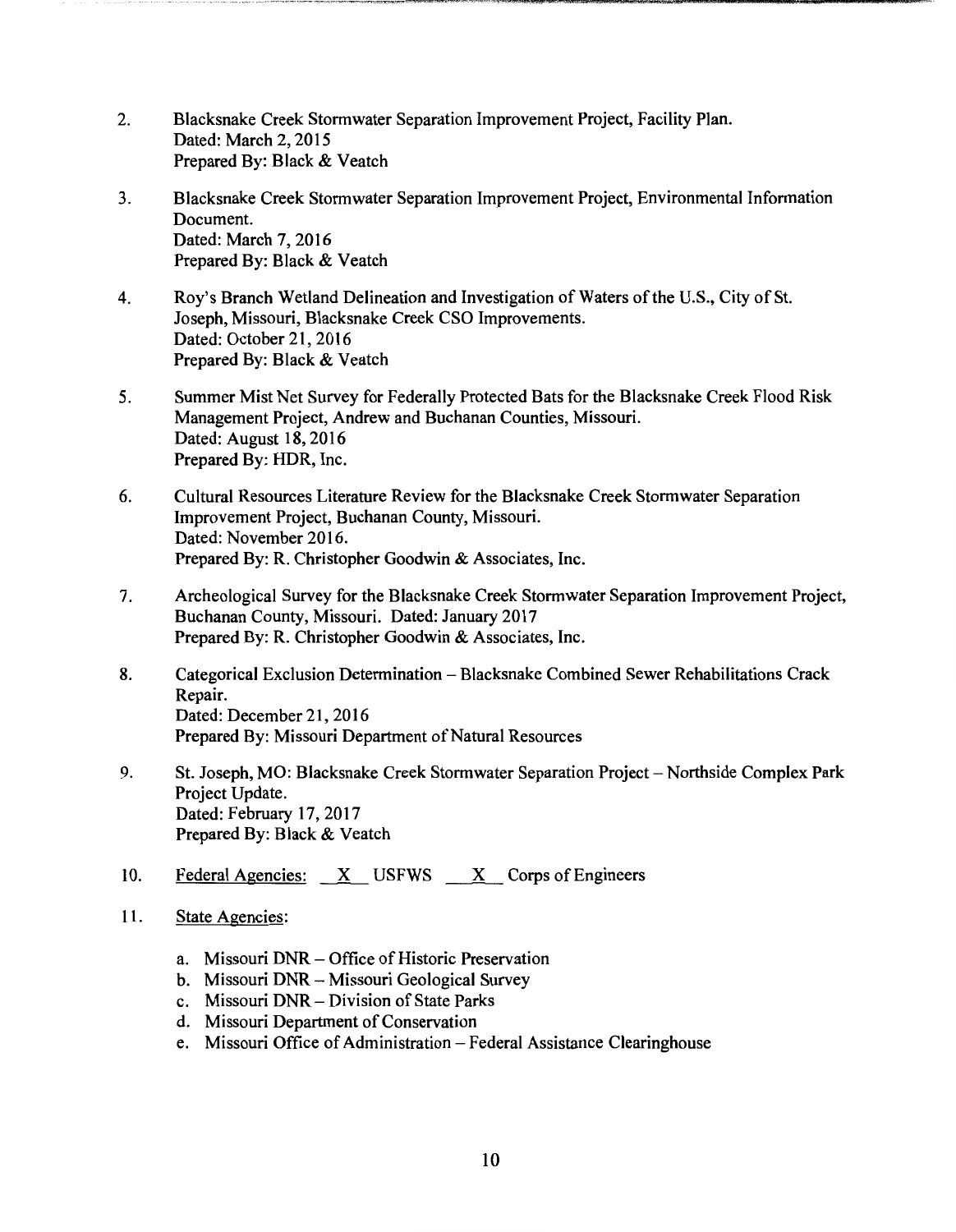#### 12. Consulting Engineer: Black & Veatch Corporation 8400 Ward Parkway Kansas City, MO 64114

Positive Environmental Effects to be Realized from the Proposed Project: This project will separate creek flow and stormwater flow from the Blacksnake Creek combined sewer. The Blacksnake project will eliminate approximately 303 million gallons per year of combined sewer overflows at public accessible locations within the city. In addition approximately 2 MGD of Blacksnake Creek base flow will be diverted from the wastewater treatment facility, reducing the flow at the plant by over 11 percent. This will free up wastewater treatment facility capacity for wet weather flows and will reduce the facility's costs and environmental footprint. Overall water quality of the Missouri River is expected to improve due to reduction of combined sewer overflows.

Reasons for Concluding There Will Be No Significant Impacts: The proposed project will have a positive impact on water quality and will not result in any significant adverse impacts on rare or endangered species, flood plains, wetlands, recreational areas, cultural/archaeological sites, or air quality. Population densities and land use trends will not be significantly affected. Where minor impacts will occur, appropriate mitigation measures are planned. Numerous environmental and technical documents were reviewed to support the conclusion that no significant impacts will result from this project. Those documents are listed as items number 1 through 9 above under the section titled, Coordination And Documentation With Other Agencies And Special Interest Groups.

This action is taken on the basis of a careful review of the facility plan and associated documents on file in the office of the Missouri Department of Natural Resources' Water Protection Program at 1101 Riverside Drive, Jefferson City, MO 65101. These are available for public scrutiny upon request Monday-Friday, 8:00 a.m. to 5:00 p.m. This agency will not take any administrative action on this project for at least 30 calendar days from the date of this document. Persons wishing to comment on the above environmental decision may submit comments to Ms. Cynthia Smith, P.E., of the Department of Natural Resources, Water Protection Program, P.O. Box 176, Jefferson City, MO 65102-0176, during this period. Thank you.

Sincerely,

WATER PROTECTION PROGRAM

Eric Crawford Director Financial Assistance Center

EWC:csc

**Attachments** 

Shawn Muents for

Cynthia M. Smith, P.E. Project Review Engineer

 $65/7$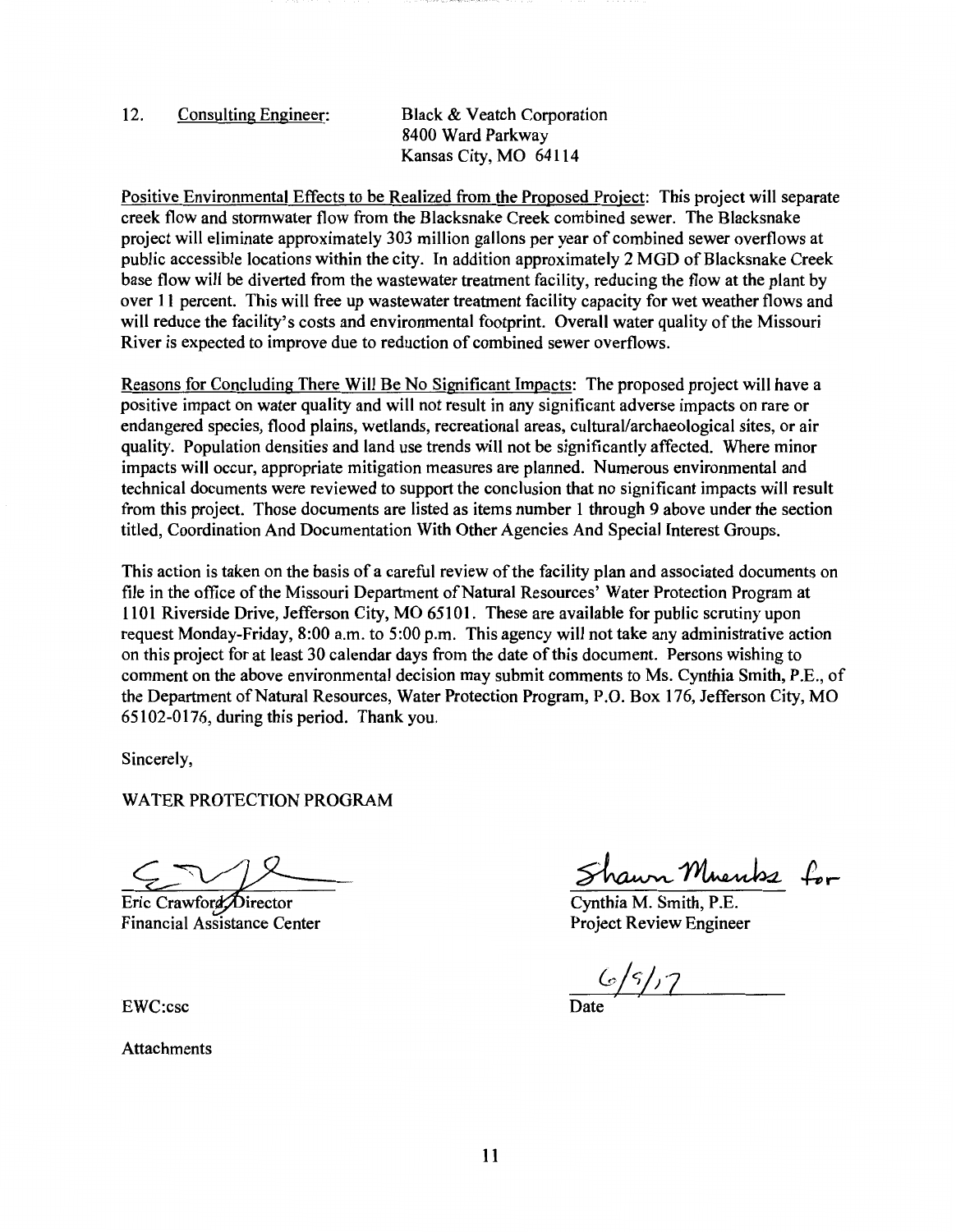#### DISTRIBUTION

Department of Conservation P.O. Box 180 Jefferson City, MO 65102

Conservation Federation of Missouri 728 West Main Street Jefferson City, MO 65101

Environmental Protection Agency **c/o Ms. Tanya Nix** - **WWPD/SRFB**  11201 Renner Boulevard Lenexa, KS 66219 (Copy Emailed) Nix.Tanya@epaemail.epa.gov

Missouri Department of Natural Resources Missouri Geological Survey Environmental Geology Section **P.O.** Box250 Rolla, MO 65402-0250

Missouri Department of Natural Resources Division of State Parks State Historic Preservation Office P.O. Box 176 Jefferson City, MO 65102-0176

U.S. Fish and Wildlife Service Ecological Services 101 Park De Ville Drive, Suite A Columbia, MO 65203-0057

National Park Service Midwest Region Planning and Compliance Office Environmental Coordinator 601 Riverfront Drive Omaha, NE 68102-4226

USDA Rural Development 601 Business Loop 70 West 235 Parkade Center Columbia, MO 65203

Gilmore and Bell, P.C. **c/o Ms. Shannon Walsh Creighton**  One Metropolitan Square 211 N. Broadway, Suite 2350 St. Louis, MO 63102-2741

**SRF File** C295699-02 (C. Zimmerman)

City of St. Joseph **c/o Mr. Andy Clements, Assistant Director**  Public Works and Transportation 1100 Frederick A venue St. Joseph, MO 64501

Black & Veatch **c/o Mr. Charles E. Sievert, P.E.**  9400 Ward Parkway Kansas City, MO 64114

Missouri Department of Natural Resources **Kansas City Regional Office**  500 NE Colbern Road Lee's Summit, MO 64086-4710

St. Joseph News-Press P.O. Box 29 825 Edmonds Street St. Joseph, MO 64501

Environmental Protection Agency Office of Federal Activities Ariel Rios (2252A) 1200 Pennsylvania Avenue, **N.W.**  Washington, DC 20004

Council of Environmental Quality 722 Jackson Place, **N.W.**  Washington, DC 20503

U.S. Army Corps of Engineers Kansas City District 700 Federal Building 601 E. 12<sup>th</sup> Street Kansas City, MO 64106-2896

Mo-Kan Regional Council 1302 Faraon St. Joseph, MO 64501

Lewis, Rice and Fingersh **c/o Mr. David Brown**  600 Washington, Suite 2500 St. Louis, MO 63101

GOS, LLC/AMBROZI.U **c/o Mr. Fritz K. Ambrozi,** II f.k.ambrozi@gmail.com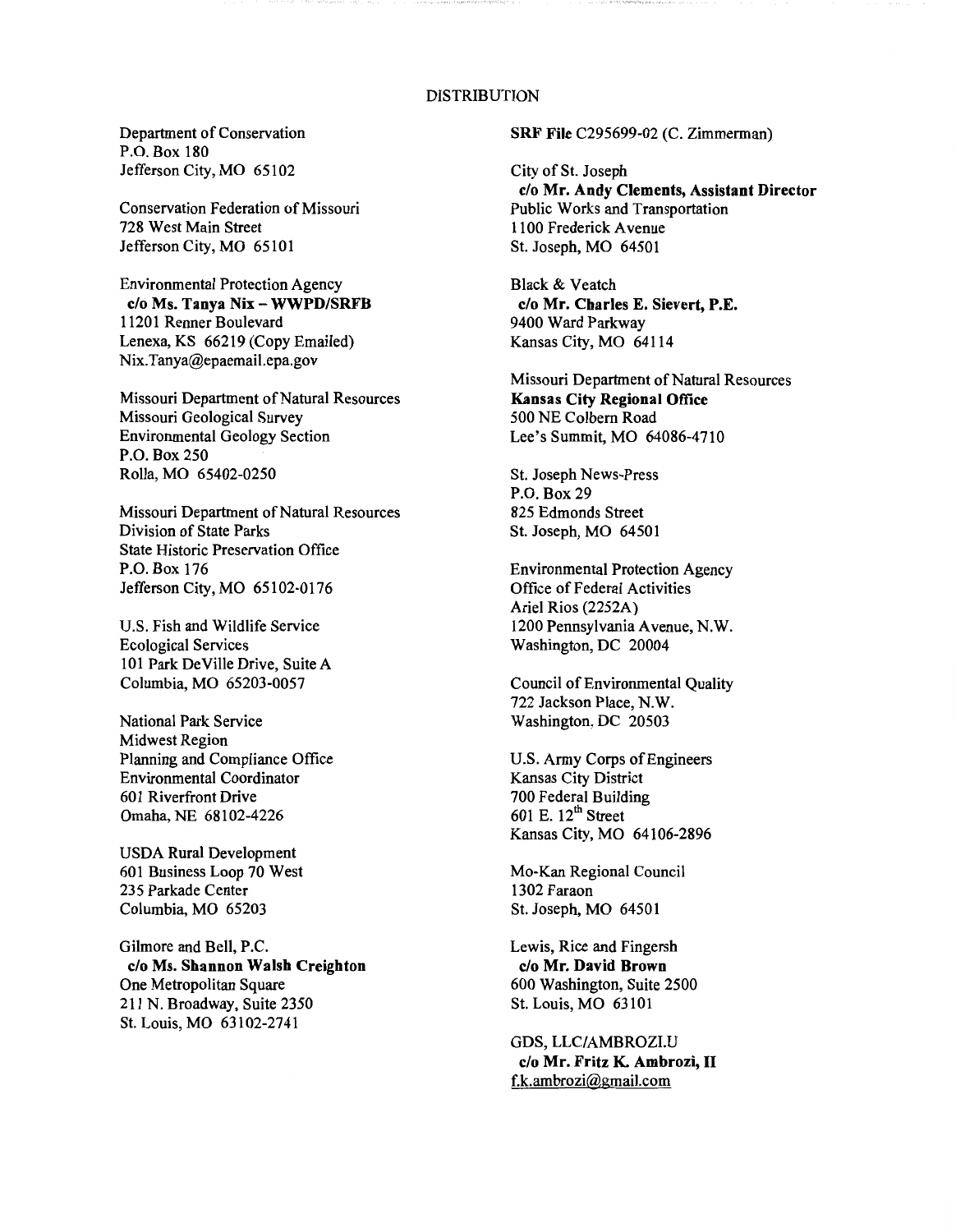# **Attached Maps**

- 1. State Map
- 2. City Map
- 3. Project Elements Map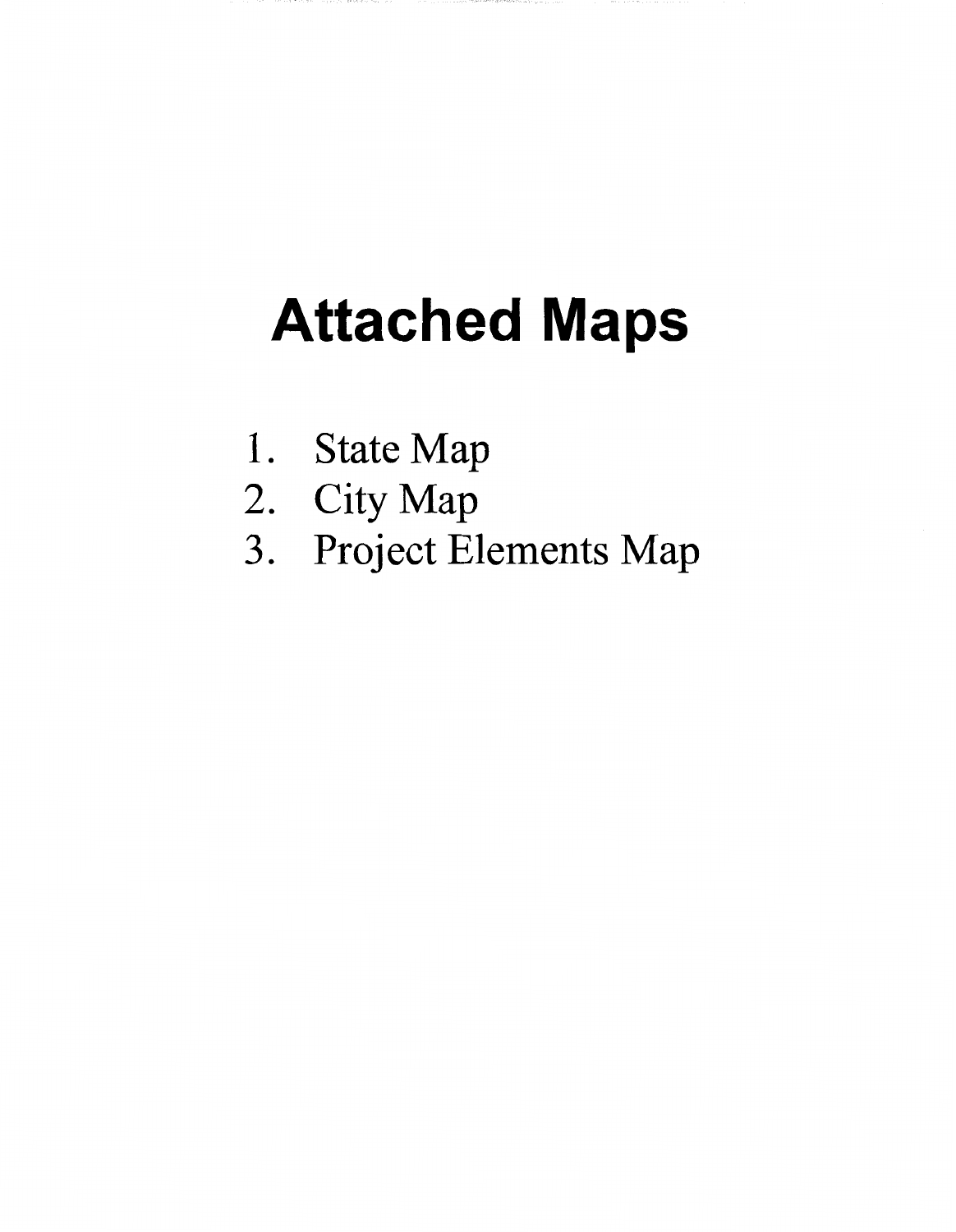### **State of Missouri City of St. Joseph Buchanan County, MO**

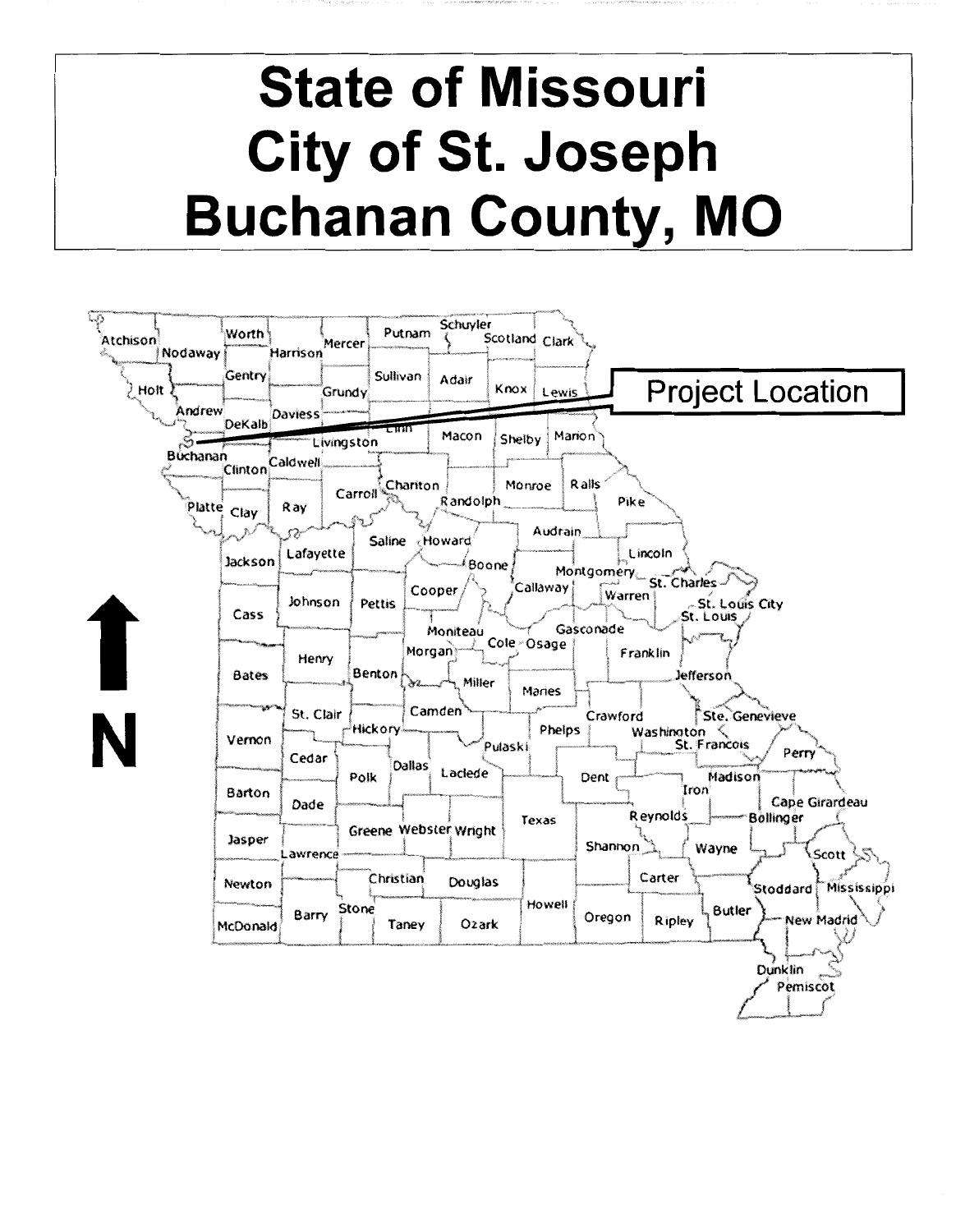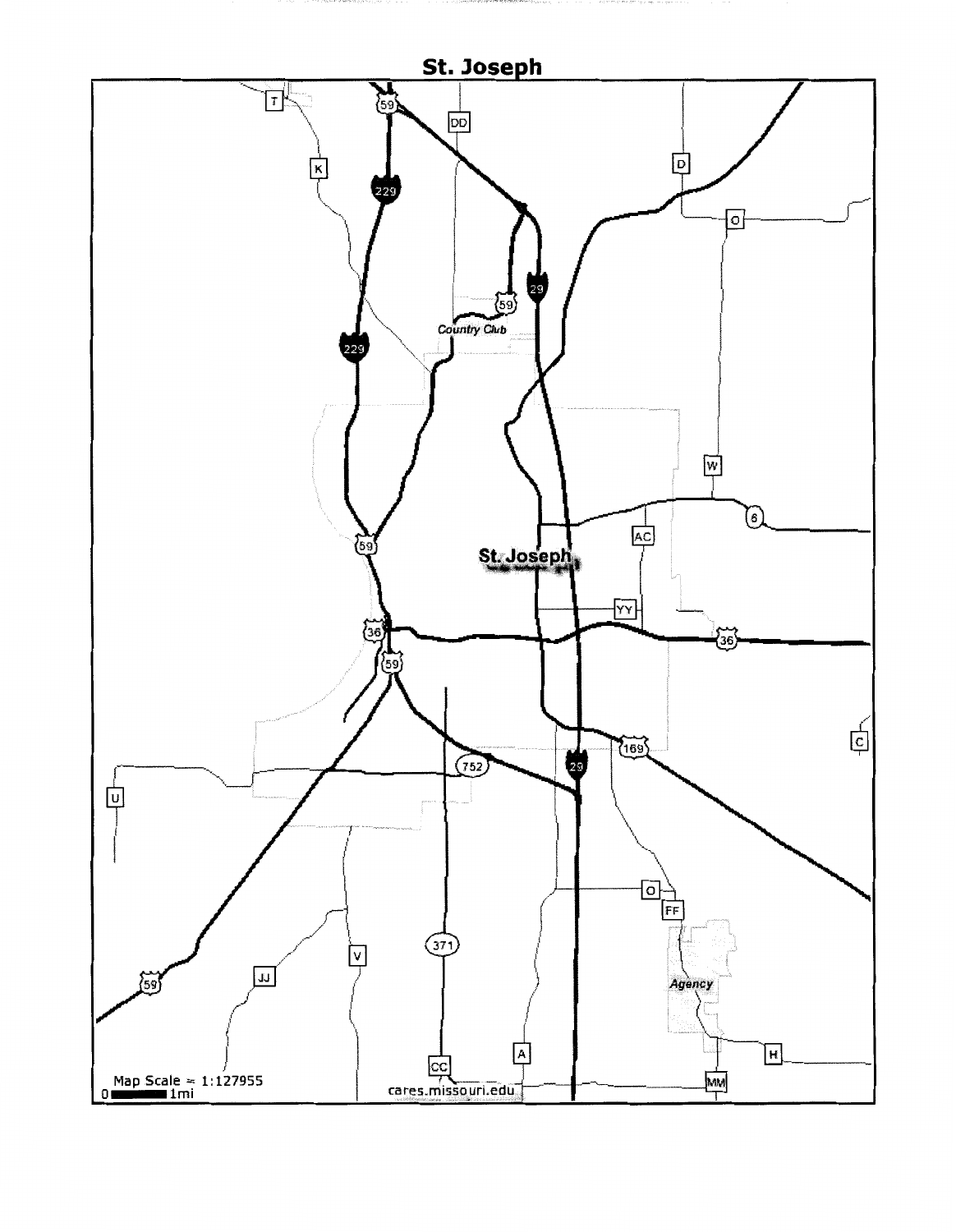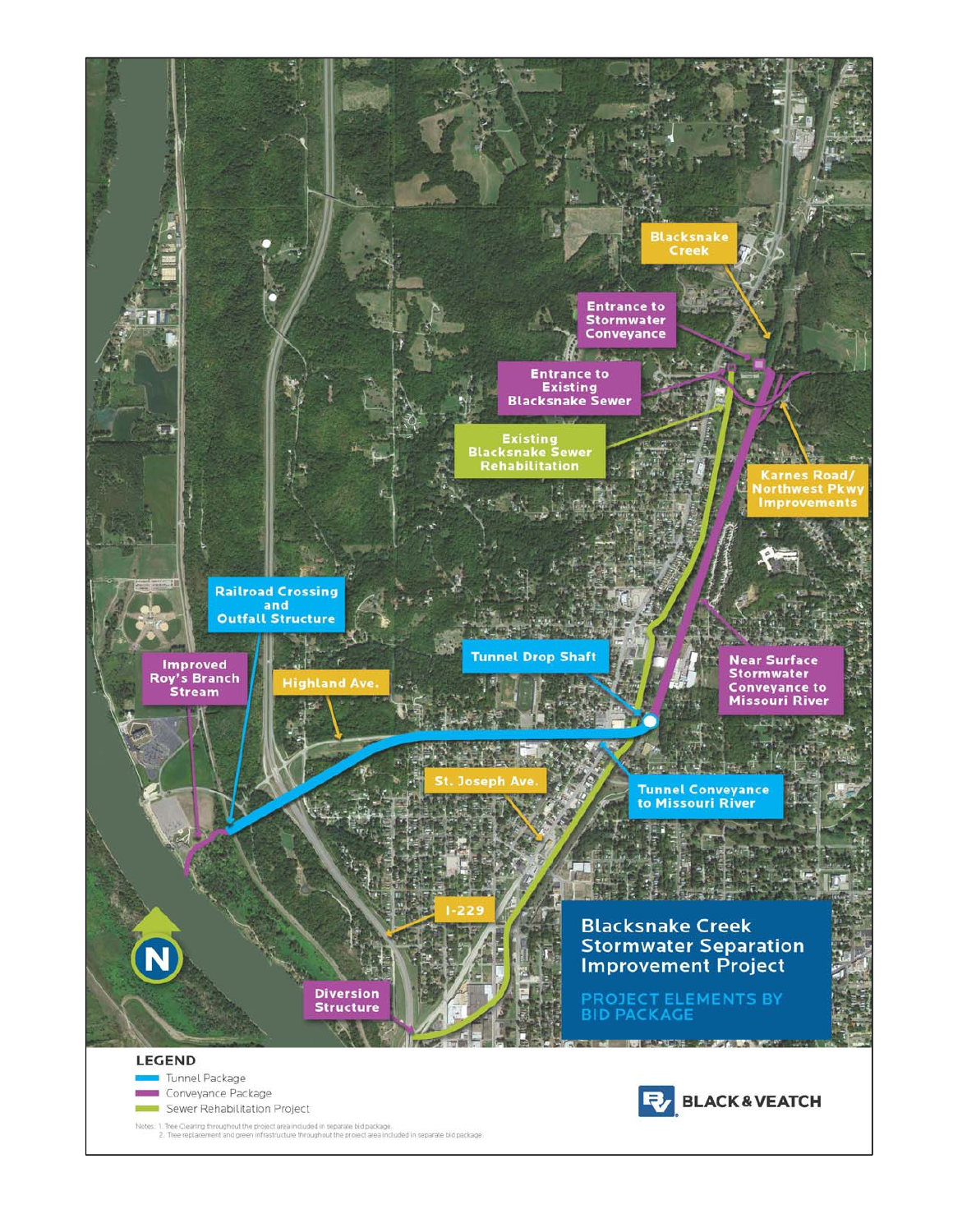## **Appendix**

### Responses to Public Comments from Meetings and Hearings Held on December 1, 2016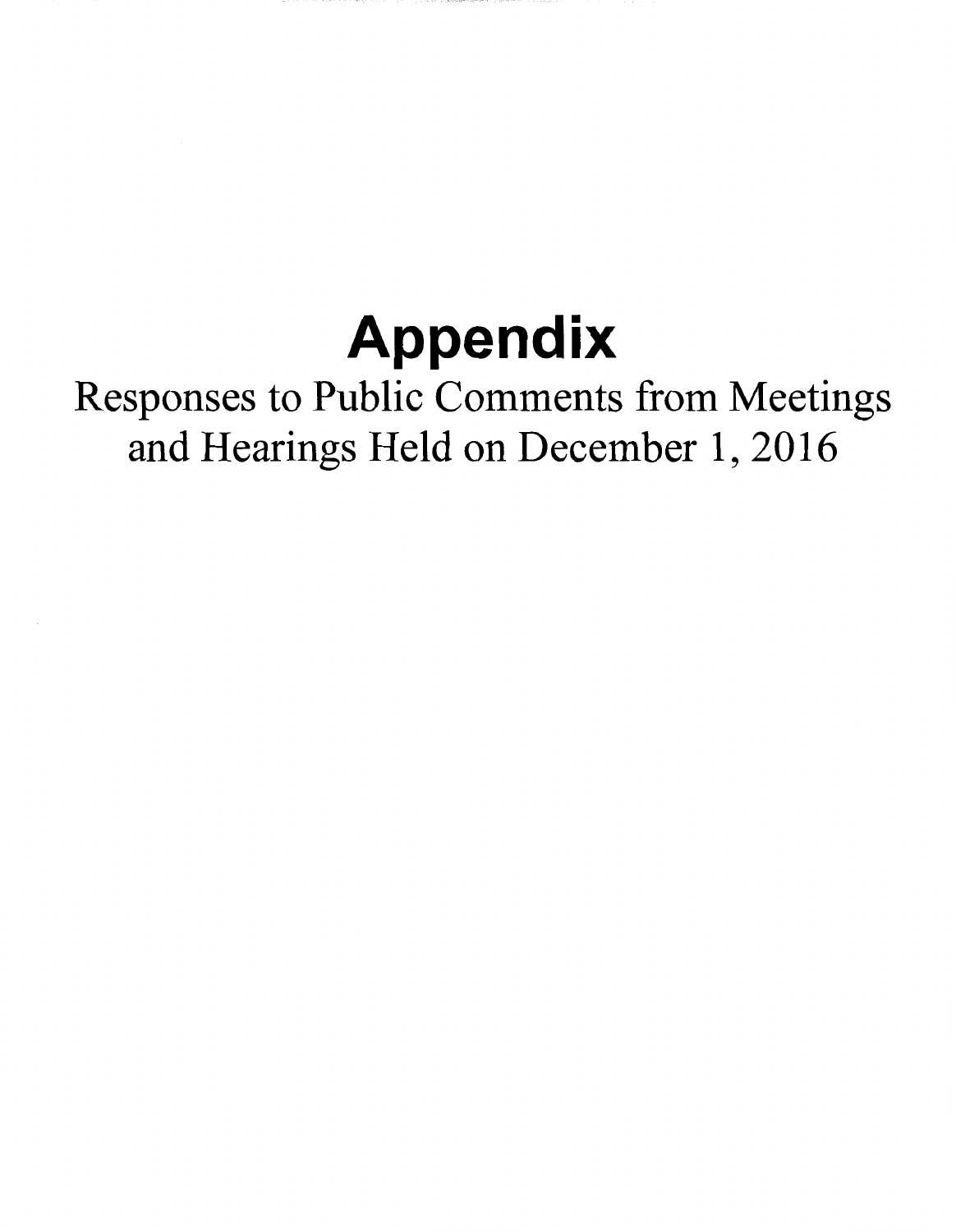### BLACKSNAKE CREEK STORMWATER SEPARATION IMPROVEMENT PROJECT

Responses to: Final Alternative Design Meeting Environmental Impact Hearing User Charge Hearing Dec.1,2016

### ALTERNATIVE DESIGN MEETING

#### *Desire for an open channel, green project*

The open channel concept extending all the way to the Missouri River was ruled out in conceptual design screening because of major disruptions, property impacts and cost.

To illustrate these impacts, an open channel for flood control would require:

- An approximately 100 foot wide corridor for a flood control channel
- Purchase of an estimated 100 properties:
	- » Approximately 20 of which are estimated as commercial uses (including WireCo/Hillyard Industrial)
	- » Approximately 80 residential properties (~50 homes)
- Construction of at least ten bridges at the following street crossings:
	- » Northwest Parkway
	- » Randolph St.
	- » 5th Avenue
	- » Grand Avenue
	- » Middleton St./N. 4th St.
	- » E. August St.
	- » E. Franklin St.
	- » N. 3rd St.
	- » Main St.
	- » McArthur Drive
- Two railroad crossings
- Fast moving water flow of up to 9 feet per second through residential, commercial, and industrial areas
- 2,000 feet of relocated Blacksnake combined sewer (12' to 17' in size) and nearly 4,000 feet of relocated sewer interceptor
- Numerous impacts to KCPL high voltage lines and distribution lines
- New sewage lift station
- Environmental concerns (potential soil contamination) at several sites:
	- » Old railroad yard & roundhouse along corridor
	- » Old landfill site from 1970s near Missouri River confluence
	- » Several former petroleum storage/oil refining facilities sites

In comparison, the current design requires minimal property impacts with no home purchases.

#### *Project funding*

The City is receiving a low-interest loan from the Missouri State Revolving Fund (SRF) to complete the Blacksnake Stormwater Separation Improvement Project.

The City received a variance from SRF to allow the more favorable 30-year term as compared to the standard 20-year term. The low interest rate and extended payment terms increase the affordability of the project for rate payers, which was a result of the exploration of alternate funding opportunities.

#### *What was the extent of public involvement during 2008 to 2010?*

The City of St. Joseph convened a Community Advisory Panel (CAP) which met approximately monthly from June 2009 until January 2010. The group contained 12 members appointed by the Mayor to represent various stakeholder groups. The CAP's charge was to provide input to the recommendations from the perspective of the community. They provided feedback on analysis, alternatives and decisions. The CAP meetings were open for public attendance, with press releases provided in advance to local media outlets. In March 2010, the CAP recommended the Combined Sewer Overflow Control Facilities Assessment be accepted by the City Council.

City Council Briefings were also held during this time on the following dates:

- 2009: March 5, August 11, September 28, November 9, December 7 and
- 2010: January 26, March 4, March 23.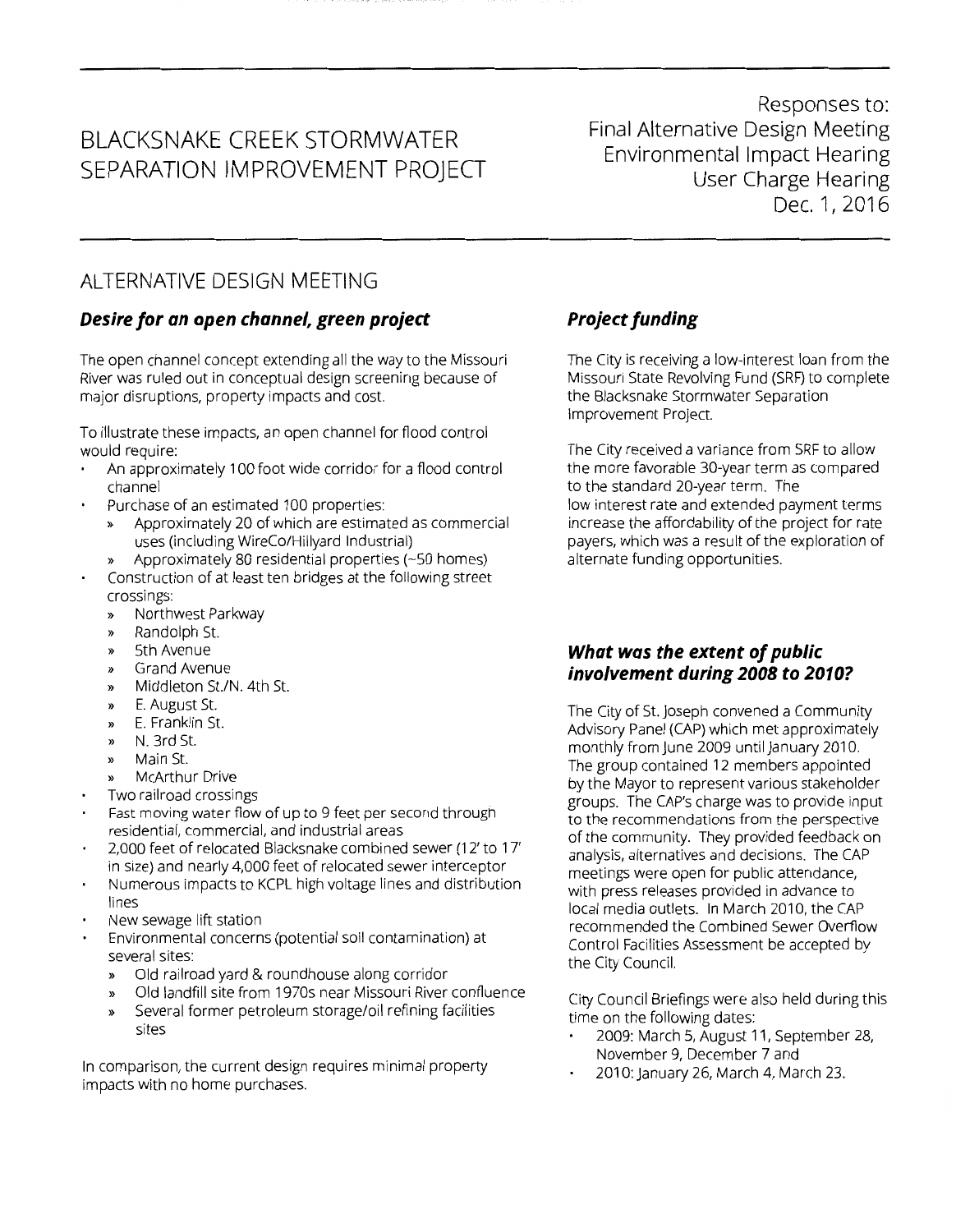#### ALTERNATIVE DESIGN MEETING

#### *Why is Black* **&** *Veatch the selected contractor? Where are the bids from the other firms?*

In the State of Missouri, government entities are required to use a qualifications-based selection process for the selection of engineering professionals to ensure public engineering works provide the required level of quality and service. The City selected Black & Veatch as the project's design engineer based on the City's request for qualifications from a total field of seven qualified engineering firms. The City authorized Black & Veatch to proceed with the project design with a contract start date of November 18, 2013.

The Contractor will be selected on the basis of a competitive bid process. Once selected, the City will award a contract to the Contractor for physical construction of the project. The contract for project construction will be directly between the selected Contractor and the City of St. Joseph.

#### *Does the City have a compliance mandate to do the project? Can the schedule be delayed?*

Implementation of the City of St. Joseph's Combined Sewer Overflow (CSO) control program is mandated by USEPA as part of a national program to improve water quality within the nation's water bodies. Additional communities along the Missouri River have likewise been required to implement these water quality improvement projects, including Omaha, St. Louis and Kansas City.

St. Joseph's revised Long Term Control Plan (LTCP) implementation plan, as shown in the Facilities Plan, was approved on November 18, 2009 by MDNR. The letter includes the required nine projects and implementation schedules for each, including the Blacksnake Stormwater Separation Improvement Project to be completed by July 1, 2019.

#### *Discussion related to existing river water quality and impacts*

Implementation of the City of St. Joseph's Combined Sewer Overflow (CSO) control program is mandated by USEPA as part of a national program to improve water quality within the nation's water bodies. Additional communities along the Missouri River have likewise been required to implement these water quality improvement projects, including Omaha, St. Louis and Kansas City. Following implementation of the required Phase IA projects, a water quality study (Phase 18 of the project) will be performed to quantify the water quality benefits resulting from the first phase. The scope of the Phase II project implementation requirements will be determined based on the water quality results from the Phase 18 water quality study.

#### *Project selected meets regulations and minimizes costs and private property impacts*

A wide range of alternatives were initially evaluated during preliminary studies, including complete stormwater separation of the Blacksnake Watershed, a treatment facility or large storage basin at the sewer outfall, and use of an open channel for stormwater separation along the entire alignment to the Missouri River. These alternatives were screened out from further consideration due to prohibitive costs and significant property impacts to existing homes and commercial/industrial businesses. From the screening process, a solution was selected which carries water using a mix of technologies including box culverts, open stream channels and a tunnel; and was determined to provide the best value and benefits to the City.

Five alignments between Cook Road and downtown St.Joseph were then evaluated in detail during the project's early phase and presented at the October 2014 public meeting. The recommended Highland Avenue alignment was selected based on a detailed cost/benefit evaluation and to provide the best means for moving the creek water to the Missouri River. In 2014, the conceptual alignments were evaluated against the following project goals:

- Minimize project and operations and  $\ddot{\phantom{0}}$ maintenance costs and
- Minimize private property acquisition.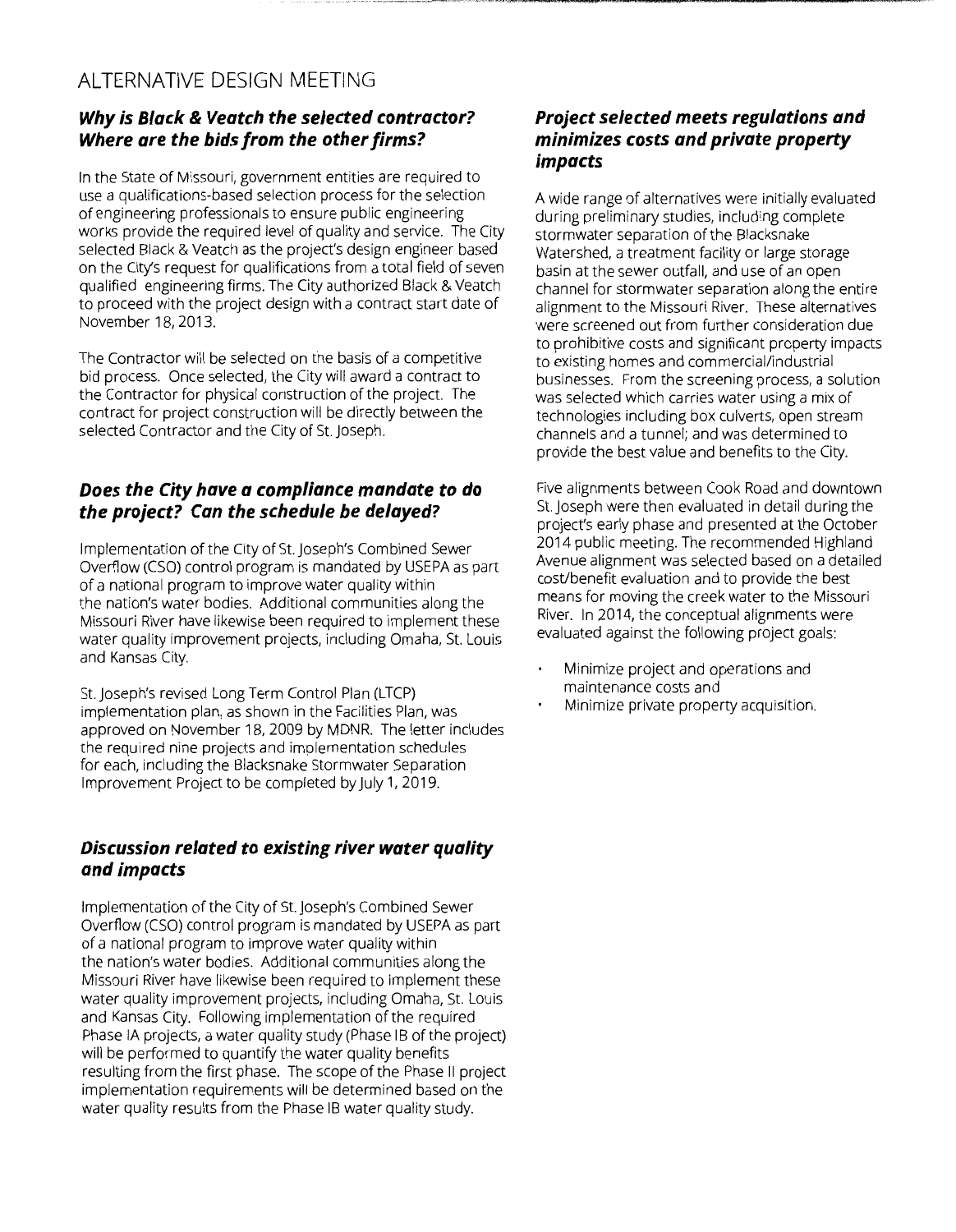#### ENVIRONMENTAL IMPACT MEETING

#### *Project selected meets regulations and minimizes costs and private property impacts*

A wide range of alternatives were initially evaluated during preliminary studies, including complete stormwater separation of the Blacksnake Watershed, a treatment facility or large storage basin at the sewer outfall, and use of an open channel for stormwater separation along the entire alignment to the Missouri River. These alternatives were screened out from further consideration due to prohibitive costs and significant property impacts to existing homes and commercial/industrial businesses. From the screening process, a solution was selected which carries water using a mix of technologies including box culverts, open stream channels and a tunnel; and was determined to provide the best value and benefits to the City.

Five alignments between Cook Road and downtown St. Joseph were then evaluated in detail during the project's early phase and presented at the October 2014 public meeting. The recommended Highland Avenue alignment was selected based on a detailed cost/benefit evaluation and to provide the best means for moving the creek water to the Missouri River. In 2014, the conceptual alignments were evaluated against the following project goals:

- Minimize project and operations and  $\ddot{\phantom{a}}$ maintenance costs and
- Minimize private property acquisition.

#### *Is this project considered a 1 'green" project?*

The entire project is considered green due to the resulting environmental benefits of reducing the volume of combined sewage flowing directly to the Missouri River. In addition, the project reduces the average annual volume of flow treated at the Water Protection Facility (wastewater treatment plant) by over 11%, reducing the cost and environmental footprint of the associated additional use of chemicals, energy and staff resources.

#### *Species impacts of the project*

No threatened and endangered species have been observed in the project area. The proposed project does not reduce wildlife habitat, it increases/improves habitat in the vicinity of Roy's Branch. Following construction of the project, amphibious wildlife and fish will see a water quality improvement.

#### *What was the public education process with dates of meetings? When were alternatives considered and presented to the public? What was the contract duration and compensation amount related to public education?*

Multiple public input opportunities have been held throughout the course of the Blacksnake project conceptual and detailed design, from 2013 through 2016. The Public Meeting on October 9, 2014 presented alternatives studied and provided a feedback opportunity on the recommendations. A summary of the public outreach and input opportunities follows:

| <b>Event Timing</b>                                                                         | <b>Public Input</b><br>Event        | <b>Description</b>                                                                                             |
|---------------------------------------------------------------------------------------------|-------------------------------------|----------------------------------------------------------------------------------------------------------------|
| <b>Fall 2013</b>                                                                            | WaterPalooza                        | Present project,<br>input to green<br>solutions                                                                |
| Spring 2014                                                                                 | Rain Garden<br>Workshop             | Input to green<br>solutions                                                                                    |
| May 30 - June 1,<br>2014                                                                    | Northside Festival                  | Present project,<br>input to green<br>solutions                                                                |
| June 3 - 4, 2014                                                                            | Washington Park<br>Library          | Present project,<br>input to green<br>solutions                                                                |
| June 14 - 30,<br>2014                                                                       | Remington Nature<br>Center & Online | Input to green<br>solutions                                                                                    |
| Sept 2014 -<br>ongoing                                                                      | Meet with property<br>owners        | Present project,<br>community criteria                                                                         |
| October 9, 2014<br>January 26, 2016                                                         | Public meetings                     | Present alignment,<br>conceptual design,<br>and initial public<br>feedback                                     |
| August 21, 2014<br>October 14, 2014<br>February 25, 2016<br>March 31, 2016<br>July 13, 2016 | City Council<br><b>Briefings</b>    | <b>Update City</b><br>Council on project,<br>alignment selections<br>and public feedback<br>on basis of design |

The public education for the Blacksnake Sewer Separation Improvement project was initiated as part of the overal design contract, with a start date of November 18, 2013. As of November 4, the City has been invoiced \$79,262.61 by Shockey Consulting Services and \$114,065.17 by Black & Veatch for public outreach associated with the Blacksnake project.

Additional public outreach activities are planned to provide additional information as the project moves into construction.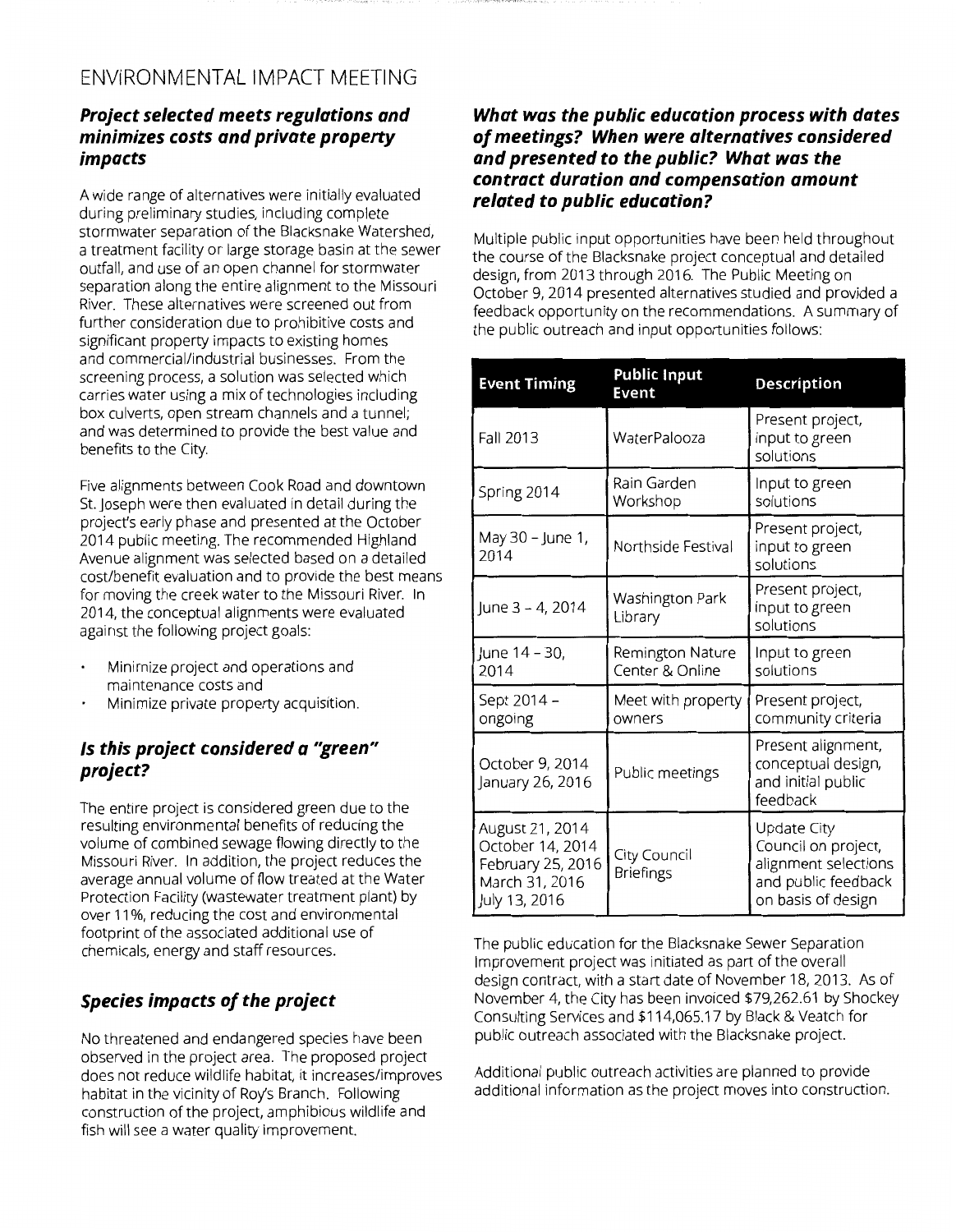#### Desire for an open channel, green project

The open channel concept extending all the way to the Missouri River was ruled out in conceptual design screening because of major disruptions, property impacts and cost.

To illustrate these impacts, an open channel for flood control would require:

- An approximately 100 foot wide corridor for a flood control channel
- Purchase of an estimated 100 properties:
	- Approximately 20 of which are  $\mathbf{v}$ estimated as commercial uses (including WireCo/Hillyard Industrial)
	- » Approximately 80 residential properties (~50 homes)
- Construction of at least ten bridges at the following street crossings:
	- Northwest Parkway  $\boldsymbol{y}$
	- Randolph St.  $\mathbf{v}$
	- 5th Avenue
	- **Grand Avenue**  $\mathbf{v}$
	- Middleton St./N. 4th St.  $\lambda$
	- E. August St.  $\mathbf{v}$
	- E. Franklin St.  $\mathbf{v}$
	- N. 3rd St. »
	- Main St.  $\boldsymbol{v}$
	- **McArthur Drive**
- Two railroad crossings
- Fast moving water flow of up to 9 feet per second through residential, commercial, and industrial areas
- 2,000 feet of relocated Blacksnake combined sewer (12' to 17' in size) and nearly 4,000 feet of relocated sewer interceptor
- Numerous impacts to KCPL high voltage lines and distribution lines
- New sewage lift station
- Environmental concerns (potential soil contamination) at several sites:
	- Old railroad yard & roundhouse along corridor
	- Old landfill site from 1970s near  $\boldsymbol{\mathcal{Y}}$ Missouri River confluence
	- Several former petroleum storage/ oil refining facilities sites

In comparison, the current design requires minimal property impacts with no home purchases.

#### Provide basis for project costs. What are the full costs into the future?

As presented during the User Rate Charge meeting, Blacksnake Creek project costs are as follows:



\* Includes estimated SRF loan closing cost

Project costs include preliminary engineering, final engineering design, land acquisition, permit applications and bid phase services as well as estimated construction costs. Actual construction costs will be determined through a competitive bidding process.

Ongoing operations and maintenance (O&M) costs for the facilities are not included in the above project costs. O&M costs will be relatively low for the passive system (i.e. limited mechanical equipment). O&M efforts will be required on an infrequent basis for tunnel inspection (after 1 year of operation and then every 3 years afterward) and sediment removal (anticipated every 5 to 10 years). Associated stormwater inlets will need to be cleaned following major storms and a few times a year to prevent vegetation encroachment; these cleaning activities are already required for maintenance of the existing system.

The User Rate Charge meeting covered the average project rate impact for the average customer. In addition, the March 2010 affordability analysis required by USEPA took into account required spending for the City to implement projects involving routine operations and maintenance, replacement of aging infrastructure and implementation of other regulatory requirements, resulting in a Median Household Income (MHI) indicator of 2.09% The MHI Indicator for the CSO component only is 1.48.

MDNR and USEPA have indicated during previous negotiations the importance of keeping the costs for project implementation for the City of St. Joseph within the 2% MHI indicator. Extension of project implementation schedules and State Revolving Fund (SRF) loan terms are examples of regulatory actions attained through coordination with the City project team intended to address the affordability of the Combined Sewer Overflow (CSO) implementation for the City's residents and which are anticipated to lower the MHI to below 2%.

#### Has the tunnel option been proposed as a benefit to WireCo [or new owner - Hillyard Industrial]?

The current project configuration has not been recommended to benefit any single or group of business owners. The current project approach with box culvert, tunnel and open channel sections has been recommended because it is the lowest cost solution to improve water quality, meet a regulatory mandate, while minimizing private property impacts.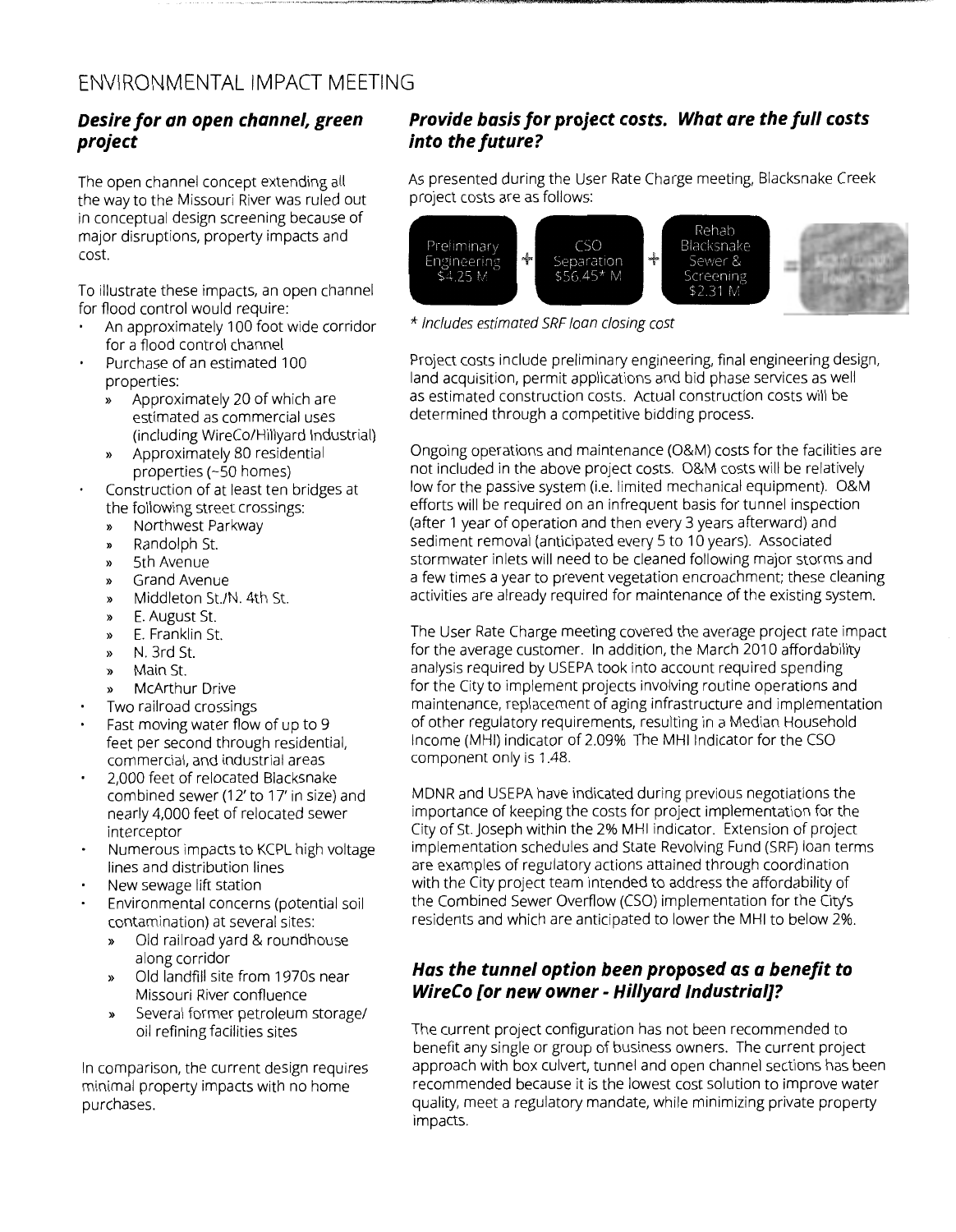#### *How much sewer water do we treat, what is the real impact?*

Combined sewer overflows (CSOs) to the Missouri River from Blacksnake sewer occur during and shortly after rainfall events. The Blacksnake project will eliminate approximately 303 million gallons in combined sewage that overflows during a typical year under existing conditions (i.e. before the Blacksnake Stormwater Separation project).

In addition, approximately 2 million gallons per day of base flow contributed from Blacksnake Creek will be diverted from the Water Protection Facility (wastewater treatment plant) directly to the Missouri River. This reduces the average annual volume of flow treated at the Water Protection Facility by over 11%, reducing the cost and environmental footprint of the associated additional use of chemicals, energy and staff resources. Removal of the creek flows from the Water Protection Facility also reduces CSOs by freeing up additional sewer and treatment capacity during storm events.

#### *What did the environmental impact study cost? Who performed it? How long did it take?*

The Limited Environmental Screening was performed to identify areas of environmental concern along the seven conveyance alignments identified during conceptual design and the area of the previously proposed USACE detention basin. These areas were identified based on reviews of environmental databases, historical records, and site visits. Information from the Limited Environmental Screening was then applied to quantify environmental risks for each alignment, estimate probable cost for each alignment, and identify areas in which environmental testing would be needed during the geotechnical investigations.

The data collection and development of the environmental study took approximately four months. The effort was part of the design contract for the Blacksnake Stormwater Separation Improvement Project, for a total cost of approximately \$24,000. The work was performed by Black & Veatch with support from Environmental Data Resources, Inc.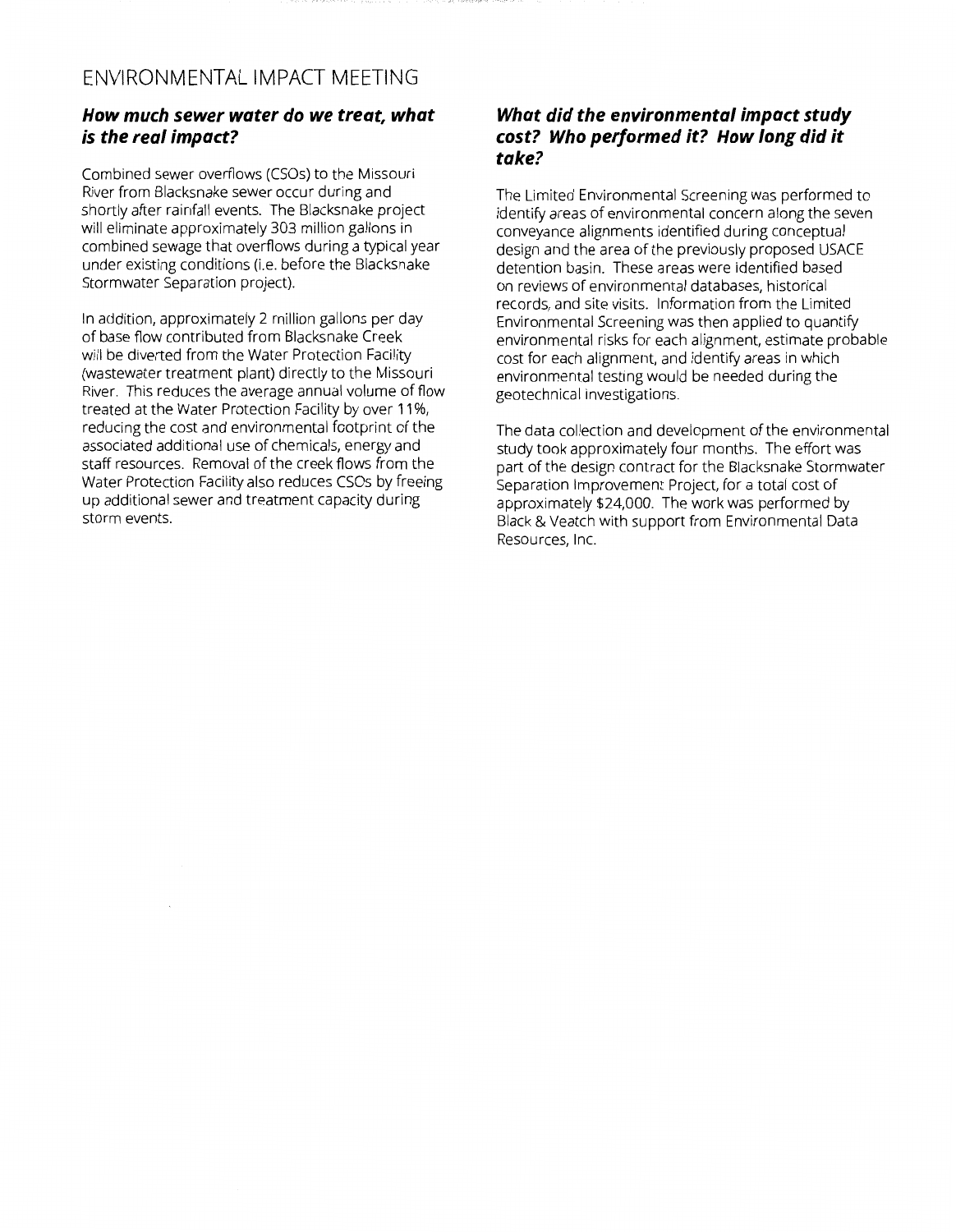#### USER CHARGE MEETING

#### *Are projected rates based on just basic service or is additional use factored in as well?*

The projected rate comparison presented on slide 9 of the Estimated User Charge Rate presentation are rates for an average customer, including the Minimum Monthly Service Charge (\$33.40/month) and a Volume Charge of \$4.98/100 cubic feet. The volume rate is based on an average usage of 600 cubic feet/month (which is the average St. Joseph winter quarter usage). Average quarter winter usage is used to estimate sewer volume rates. The rates without the project still show an increase due to other operational, maintenance and regulatory requirements for the City's wastewater system outside of the Blacksnake Creek Stormwater Separation Improvement Project.

#### *How can we help our local contractors?*

Local preference is not allowed by SRF but to encourage local bidder involvement, notices will be placed on the City website, and advertised in the St. Joseph News-Press.

#### *Concerns with project costs and affordability to St. Joseph citizens with limited incomes*

St. Joseph's revised Long Term Control Plan (LTCP) implementation plan, as shown in the Facilities Plan, was approved on November 18, 2009 by MDNR. The letter includes the required nine projects and implementation schedules for each, including the Blacksnake Stormwater Separation Improvement Project to be completed by July 1, 2019. These projects were reflected in the City's March 2010 affordability analysis.

The March 2010 affordability analysis took into account required spending for the City to implement projects involving routine operations and maintenance, replacement of aging infrastructure and implementation of other regulatory requirements, resulting in a Median Household Income (MHI) indicator of 2.09% The MHI Indicator for the CSO component only is 1.48.

MDNR and USEPA have indicated during previous negotiations the importance of keeping the costs for project implementation for the City of St. Joseph within the 2% MHI indicator. Extension of project implementation schedules and State Revolving Fund (SRF) loan terms are examples of regulatory actions attained through coordination with the City project team intended to address the affordability of the Combined Sewer Overflow (CSO) implementation for the City's residents and are anticipated to lower the MHI to below 2%.

#### *How will construction impact businesses on the avenue [St.Joseph Avenue]? Will there be compensation?*

The Contractor will be required to coordinate access and traffic control according to the City's policies and minimize public disruptions to the extent possible. Additional public outreach activities are planned to provide additional details and specific construction related information as the project moves into construction phase. Compensation is not expected unless property easements are required on your property (previously notified by City) or the Contractor causes damage on private property, requiring repair.

#### *Desire for an open channel, green project*

The open channel concept extending all the way to the Missouri River was ruled out in conceptual design screening because of major disruptions, property impacts and cost.

To illustrate these impacts, an open channel for flood control would require:

- An approximately 100 foot wide corridor for a flood control channel
- Purchase of an estimated 100 properties:
	- » Approximately 20 of which are estimated as commercial uses (including WireCo/Hillyard Industrial)
	- » Approximately 80 residential properties (-50 homes)
- Construction of at least ten bridges at the following street crossings:
- » Northwest Parkway
- » Randolph St.
- » 5th Avenue
- » Grand Avenue
- » Middleton St./N. 4th St.
- » E. August St.
- » E. Franklin St.
- » N. 3rd St.
- » Main St.
- » McArthur Drive
- Two railroad crossings
- Fast moving water flow of up to 9 feet per second through residential, commercial, and industrial areas
- 2,000 feet of relocated Blacksnake combined sewer (12' to 17' in size) and nearly 4,000 feet of relocated sewer interceptor
- Numerous impacts to KCPL high voltage lines and distribution lines New sewage lift station
- Environmental concerns (potential soil contamination) at several sites:
	- » Old railroad yard & roundhouse along corridor
	- » Old landfill site from 1970s near Missouri River confluence
	- » Several former petroleum storage/oil refining facilities sites

In comparison, the current design requires minimal property impacts with no home purchases.